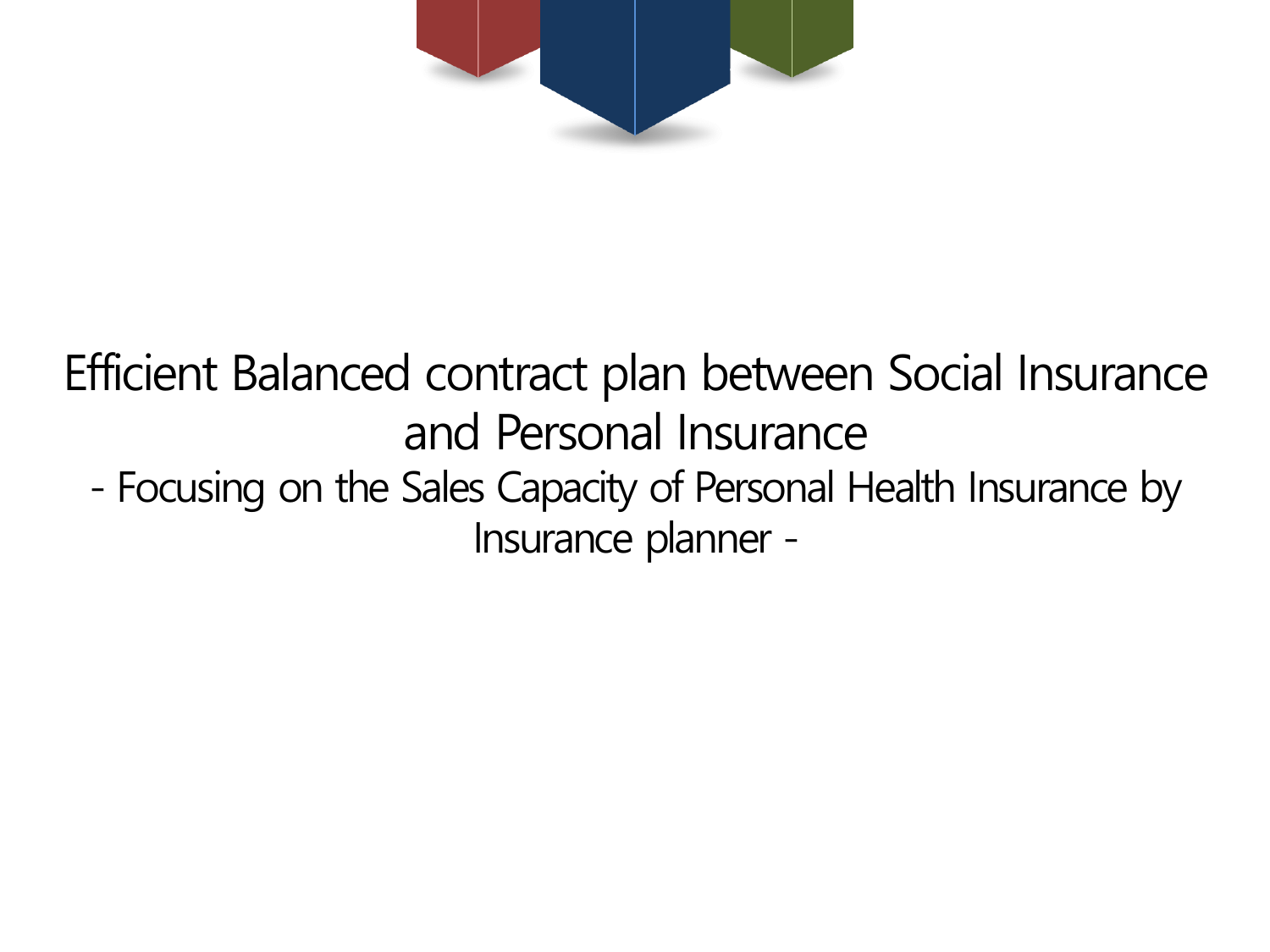### contents

**Ⅰ Background of research**

**Ⅱ National Health Insurance and Personal Health Insurance**

**Ⅲ Consultation of insurance planners in relation to national and private health insurance**

**Ⅳ A Study on the Balanced contract plan between National Health Insurance and Personal Health Insurance**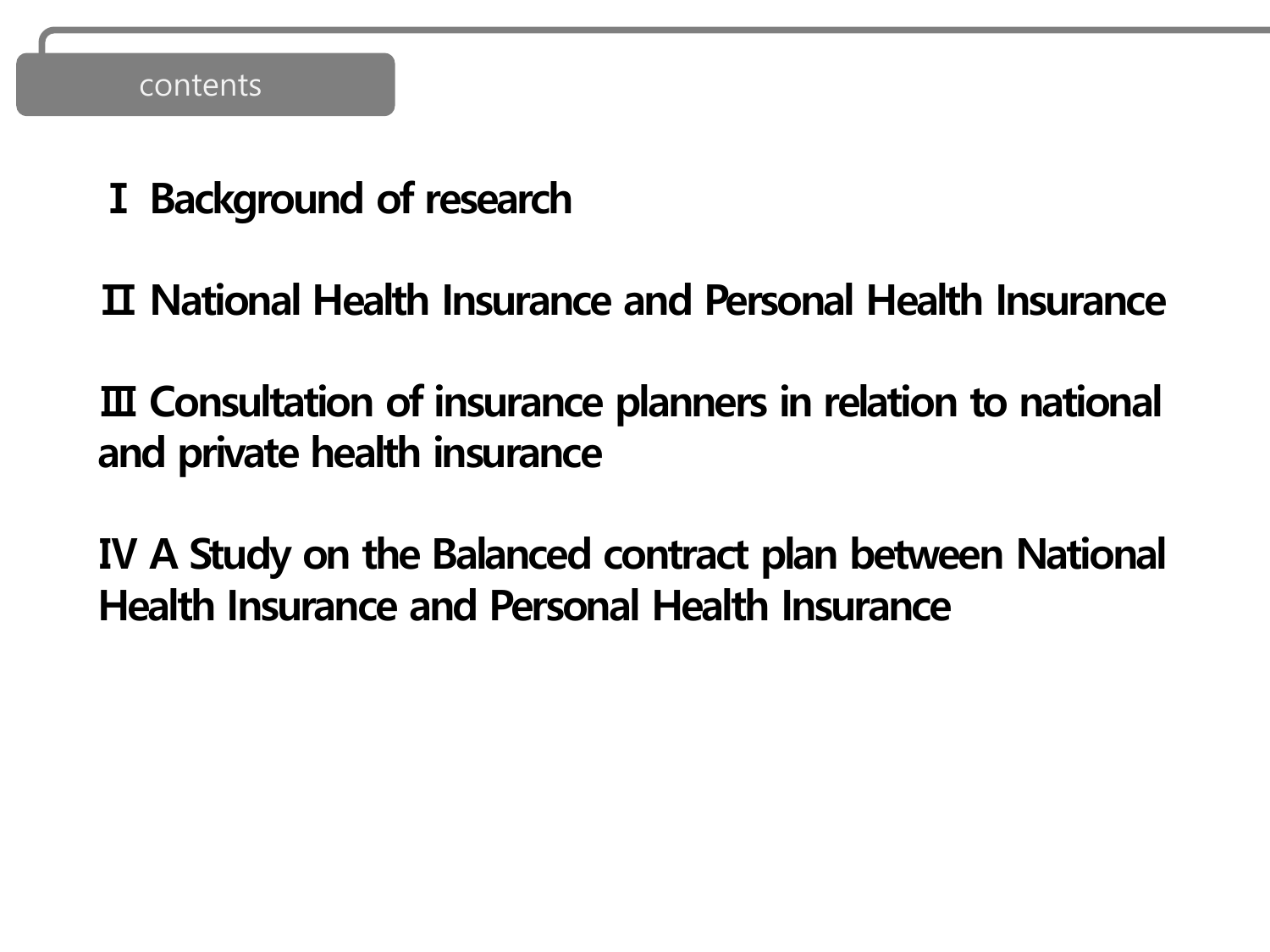**General Issues relating to National Health Insurance**

- **1. financial problems**
- **2. frequent conflicts of interest on health insurance**
- **3. the spread of moral hazard**
- **4. resistance of subscribers to higher insurance premiums**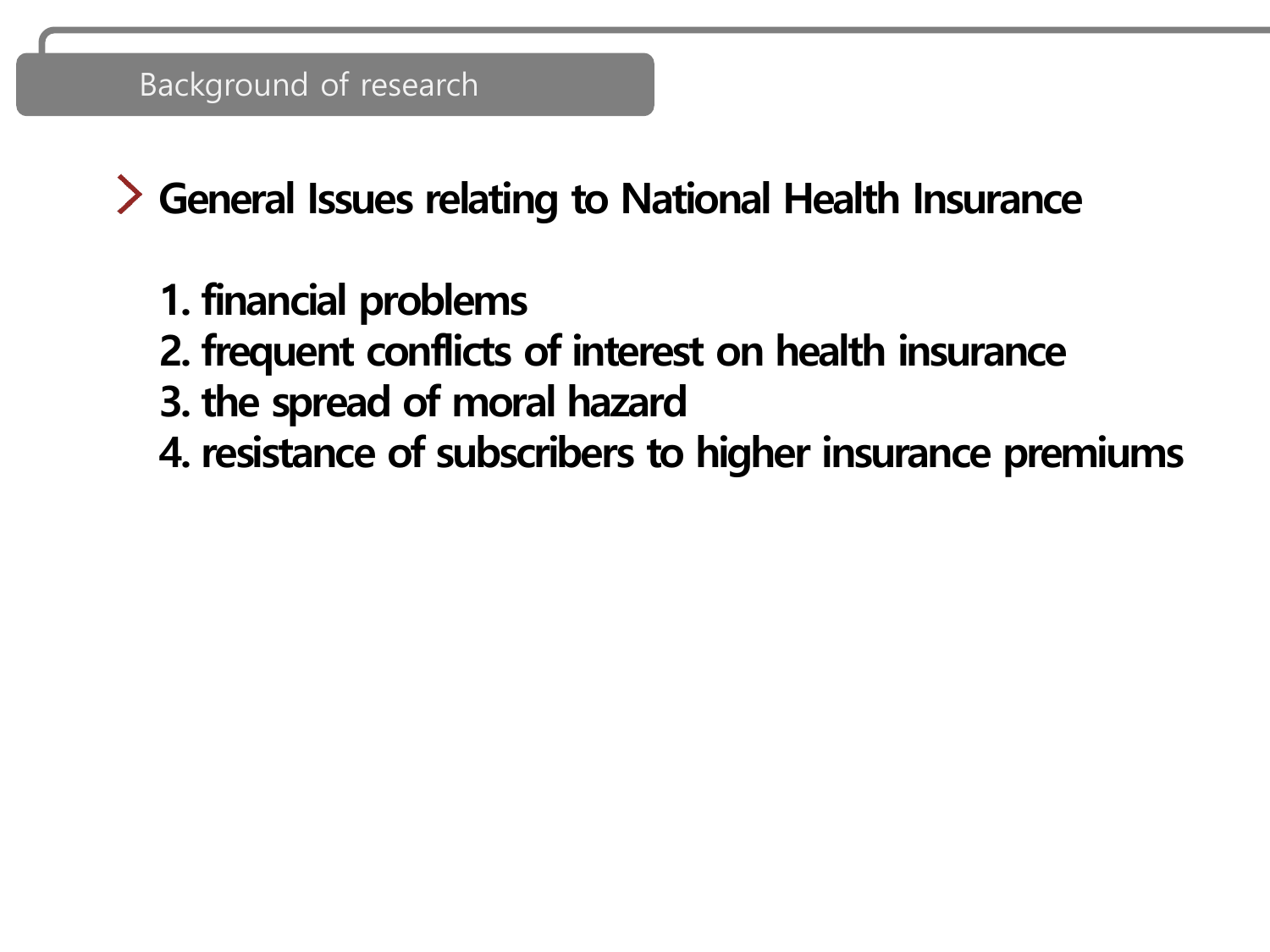### **an issue alternative**

**In addition to the national health insurance, the medical expenses of the people are reduced while health and need specific alternatives that maximize the efficiency and assurance of care**

➢ **Revitalization of private health insurance (personal health insurance) is an improvement of the national health insurance system. Contribute to the efficiency of the entire NHS system with efficiency (Kim Won-shik 2002)**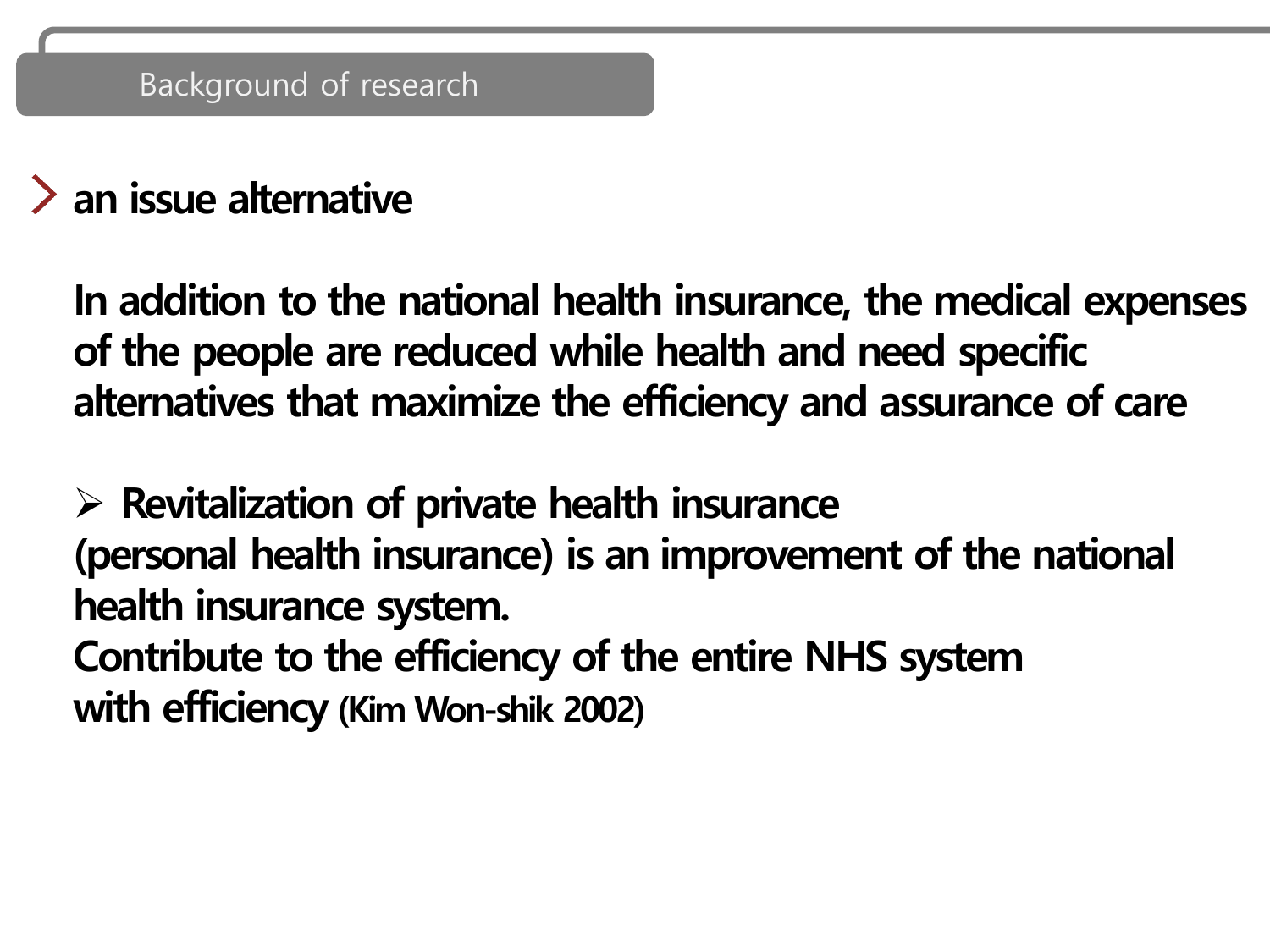# **an issue alternative**

**Realistically, the supply of private health insurance (personal health insurance) in Korea depends on insurance planners**

**The Problem of Private Health Insurance Supply by Insurance planner** 

- **1. lack of understanding social insurance**
- **2. Lack of consulting skills to balance social and private health insurance**

**3. The insurance plan itself rather than the customer, and the interests of the insurance company to which you belong, are encouraged to purchase private medical insurance**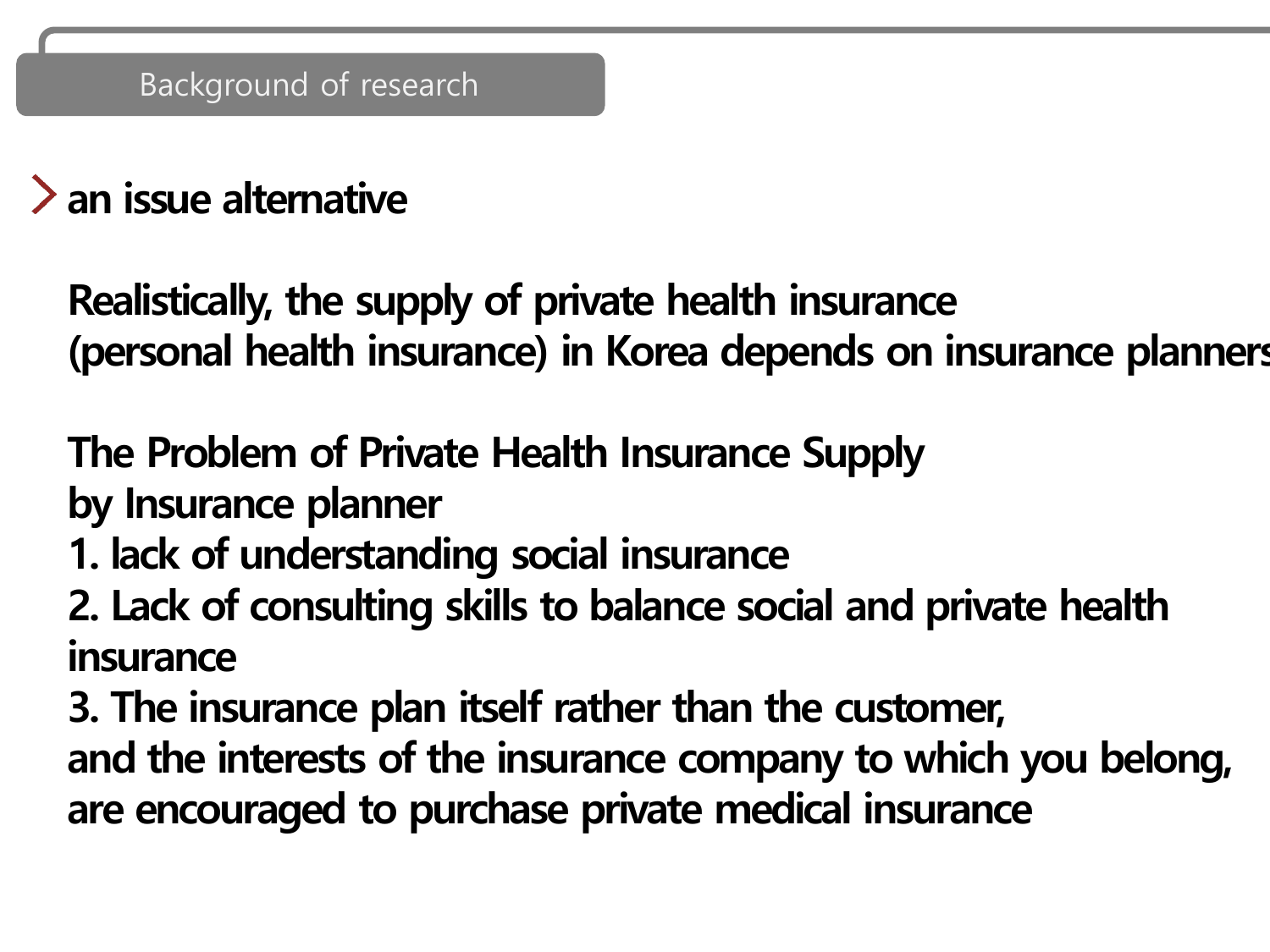**National Health Insurance and Personal Health Insurance**

**The current public benefits of national health insurance only partially cover medical expenses. Because it is resolved, most patients will receive additional personal health insurance. We have no choice but to pay my own expenses.**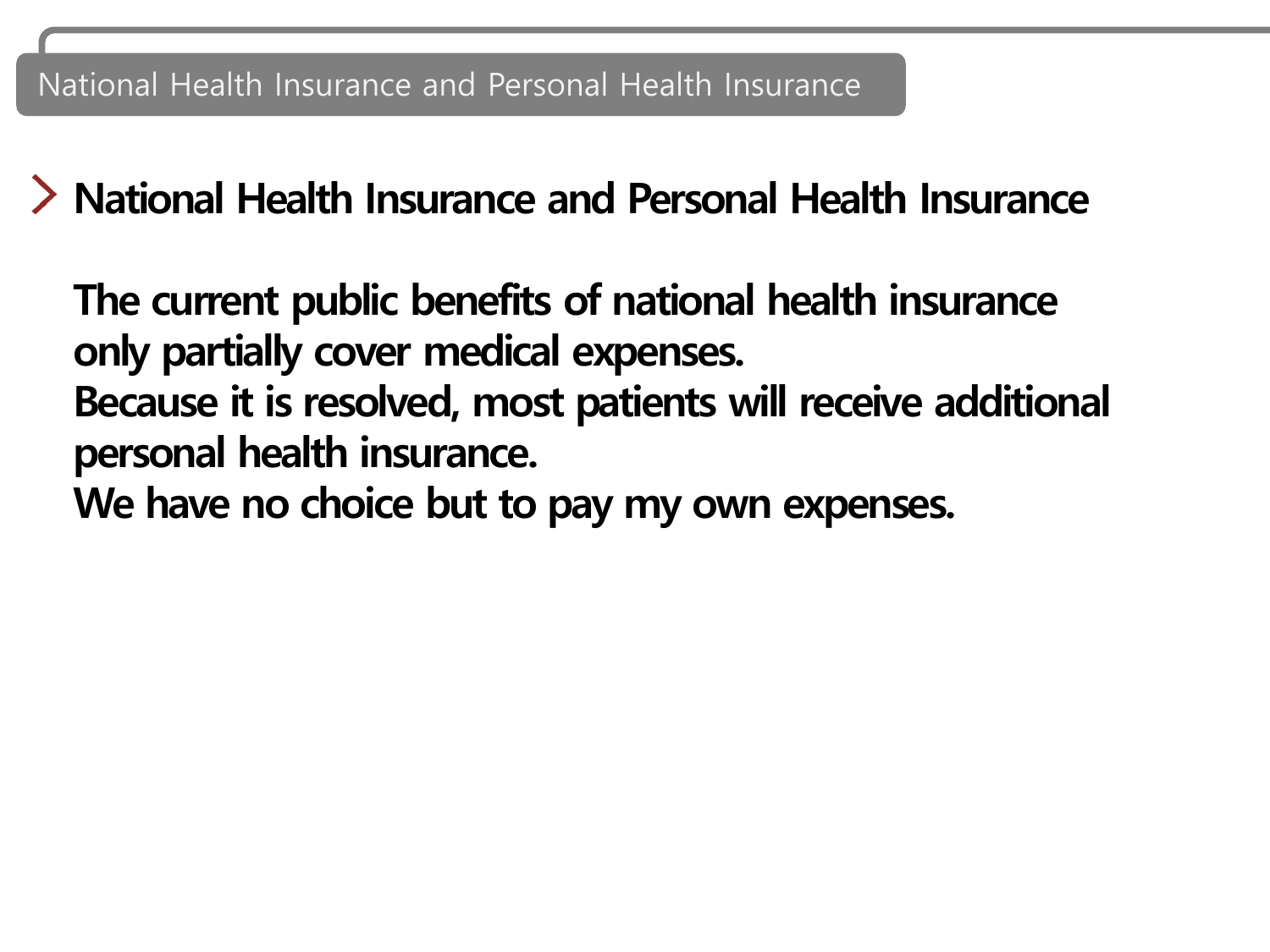**National Health Insurance and Personal Health Insurance**

**The demand of the public among the benefits currently not provided by the National Health Insurance. High areas include legal personnel burden, difference in senior ward, and nursing costs. designated care, diet, state-of-the-art medical services, long-term care, etc.**

**But most of these areas are not covered by national health insurance.** 

**There are also areas where the principle of general insurance is difficult to apply.**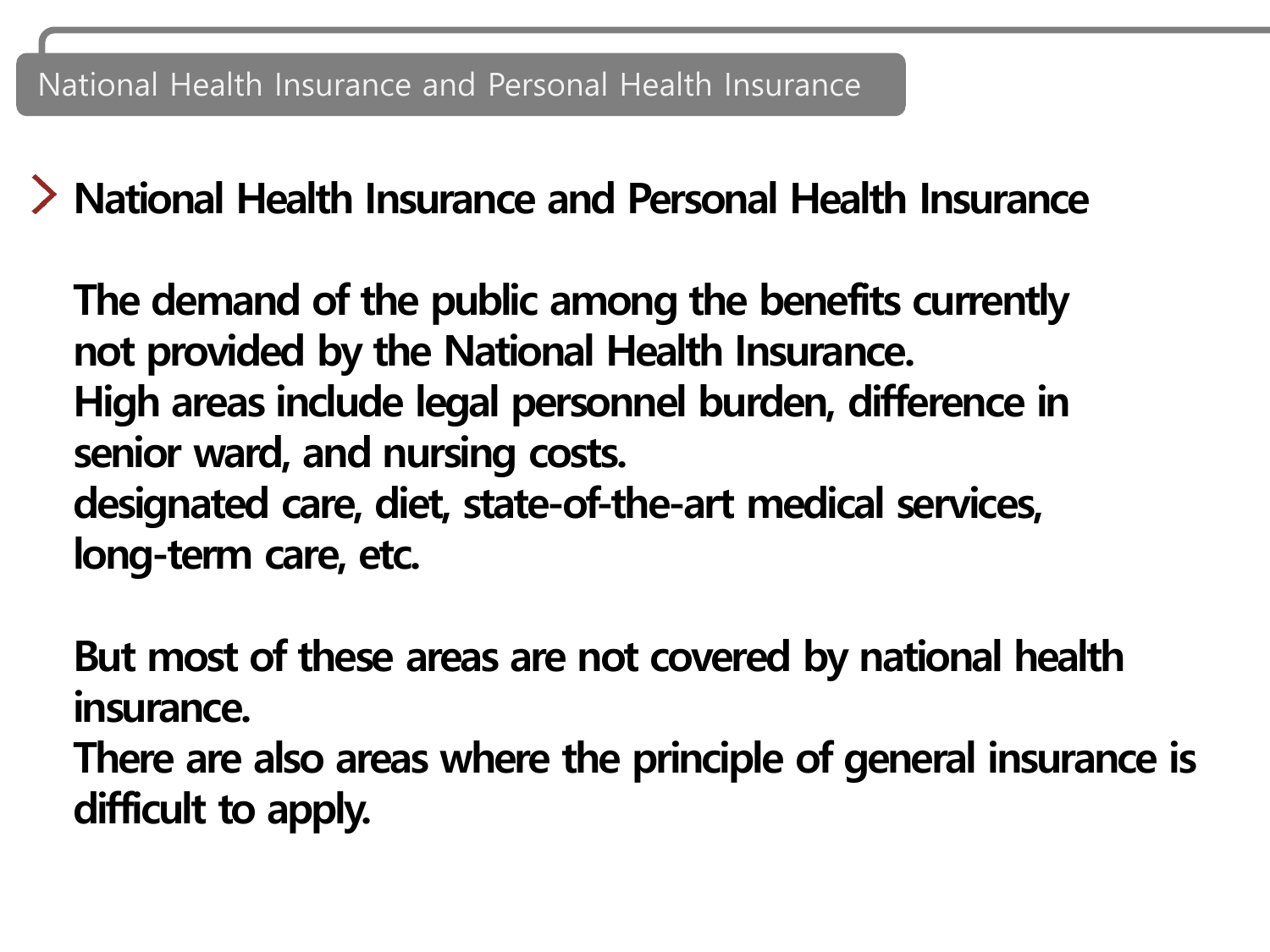### **National Health Insurance and Personal Health Insurance**

|                                         | National Health Service             | public health insurance                             | Private Health Insurance                                 |
|-----------------------------------------|-------------------------------------|-----------------------------------------------------|----------------------------------------------------------|
| Insurance<br>Subscription and<br>Target | whole nation                        | whole or part of a people<br>(enforced form)        | Part of the premium<br>(arbitrary)                       |
| right of supply and<br>demand           | legal right of supply and<br>demand | legal right of supply and demand                    | contractual (arbitrary)<br>right to supply and<br>demand |
| Medical finance                         | general tax                         | Health insurance premium +<br>some treasury support | personal insurance<br>premium                            |
| income<br>redistribution effect         | $\circ$                             | $\Omega$                                            | $\mathbf X$                                              |
| Operating<br>entity/responsibility      | state/public agency                 | state/public agency                                 | Market (private insurance<br>company)                    |
| major state                             | England, Sweden                     | Korea, France, Germany,<br>Canada, etc              | the United States,<br>Switzerland, etc.                  |

Source; Federation of Korean Trade Unions (2006)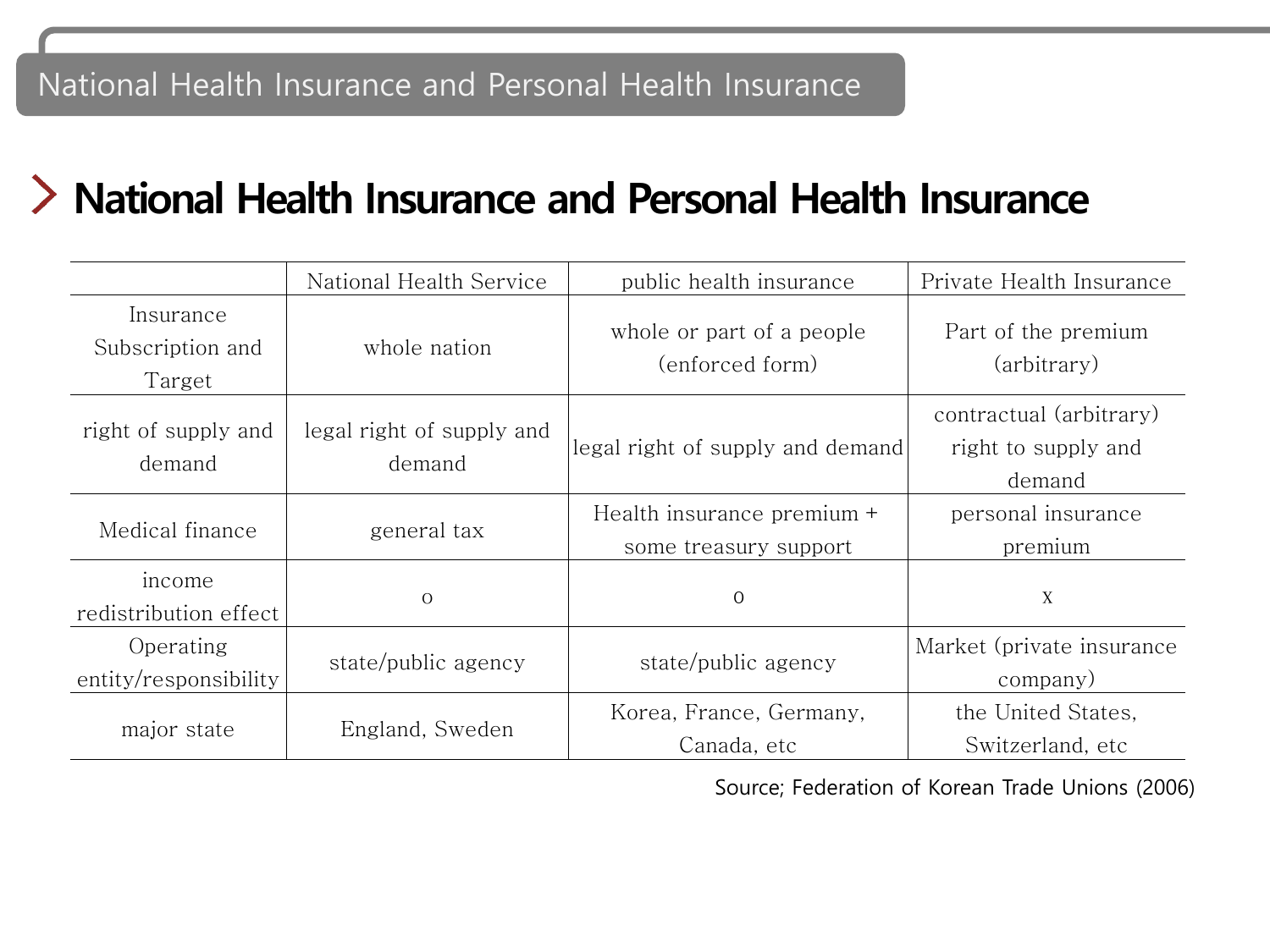## **Personal Health Insurance Type**

|                    |                                                   | Application of the Public Health Guarantee         |                                 |  |  |
|--------------------|---------------------------------------------------|----------------------------------------------------|---------------------------------|--|--|
|                    |                                                   | System                                             |                                 |  |  |
|                    |                                                   | yes                                                | no                              |  |  |
|                    | Same service as public<br>health insurance        | 1 Redundant (United<br> Kingdom, Australia, Spain) | 2 Alternative<br>(Germany, USA, |  |  |
|                    |                                                   |                                                    | Chile)                          |  |  |
| guaranteed content | personal allowance for<br>public health insurance | 3 Supplementary model (France, Brazil, USA)        |                                 |  |  |
|                    | Supplementary                                     | 4 Supplement to fringe benefits (Chile,            |                                 |  |  |
|                    | services                                          | Netherlands, Canada, Ireland)                      |                                 |  |  |

Source ; OECD. Private health insurance in OECD countries: The benefits and costs for individuals and health systems. 2004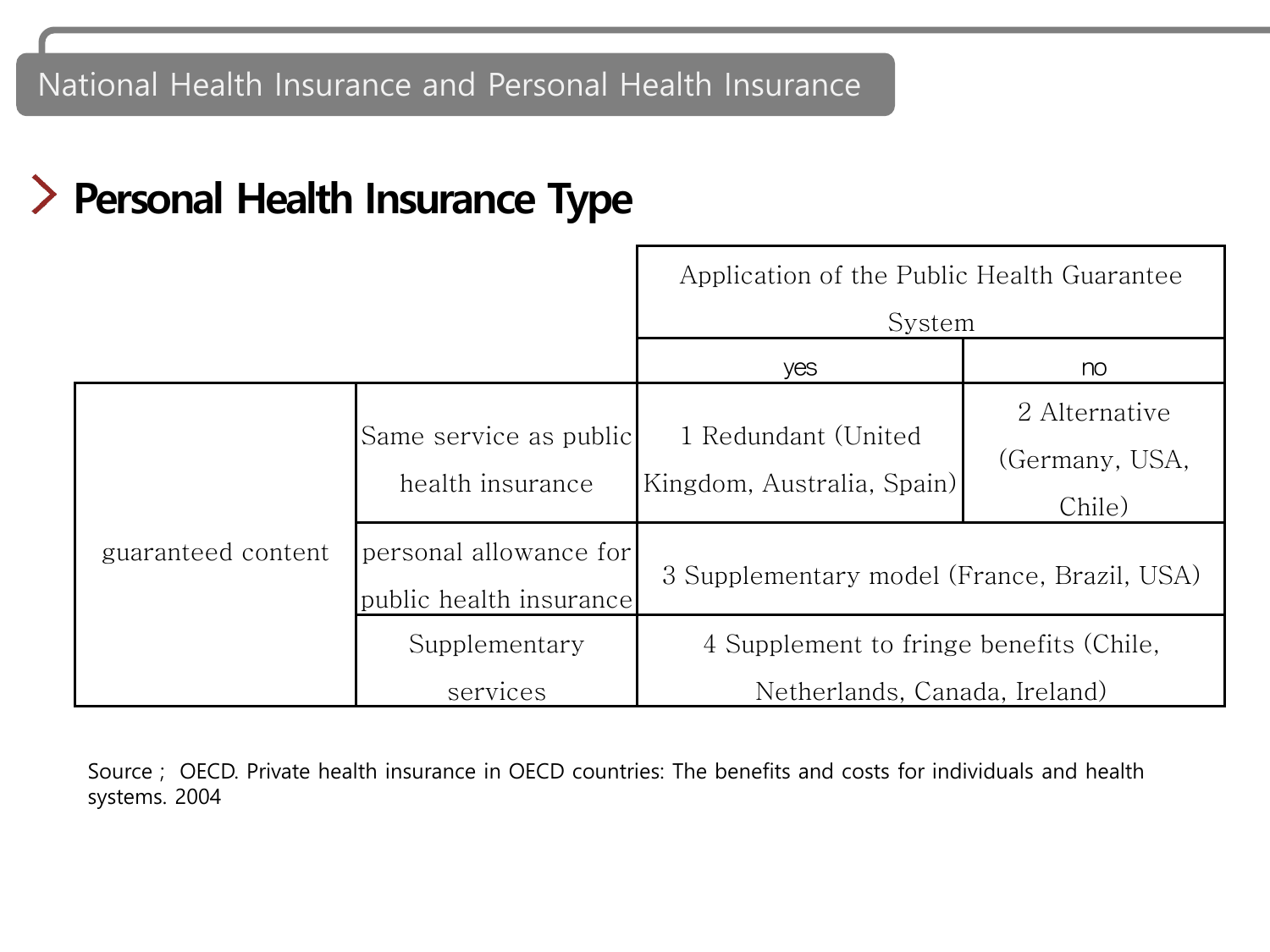### **Personal Health Insurance Type**

**Supplemental punishment is a method to supplement the self-responsibility of the care sector, which is not guaranteed by the public health insurance.**

**Alternative types are excluded from public health insurance for some classes and allowed to subscribe to private insurance.**

**The competition type is similar to the alternative type, but it allows the choice of subscription among private or public insurance, and allows competition between public and private insurance.**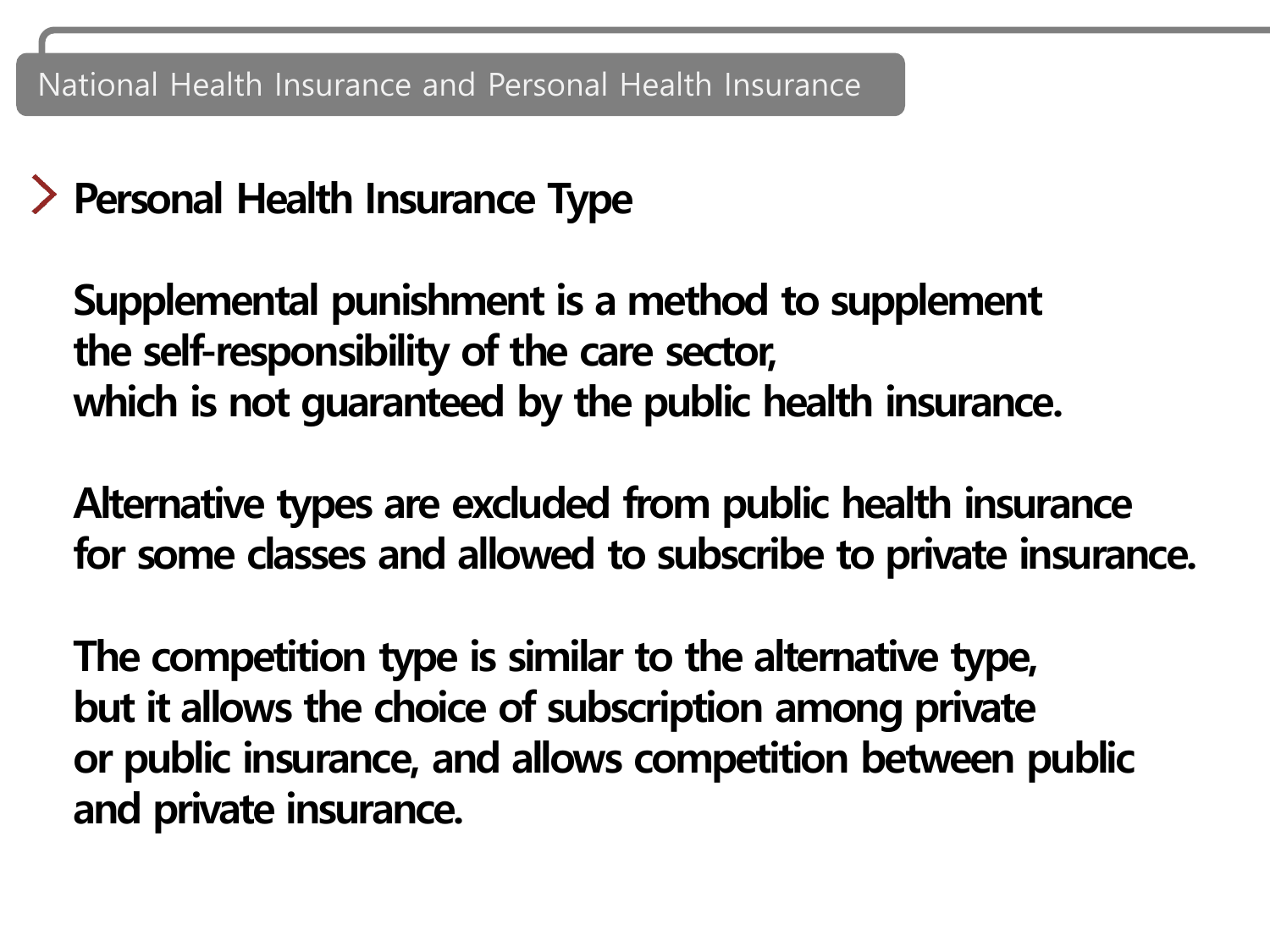# **Personal Health Insurance Type**

**The supplemental private medical insurance policy has 'the main burden supplement' and 'the additional benefit supplement' according to the scope of the guarantee. Complementary: A method to guarantee legal basis for public health insurance Supplemental: Types of Advanced Additional Services, Innovative Medical Service Costs Not Guaranteed by Public Health Insurance**

**Most private health insurance companies in Korea are more like a "main burden supplement" to compensate for part of the cost of nursing care and income loss, along with their own expenses.**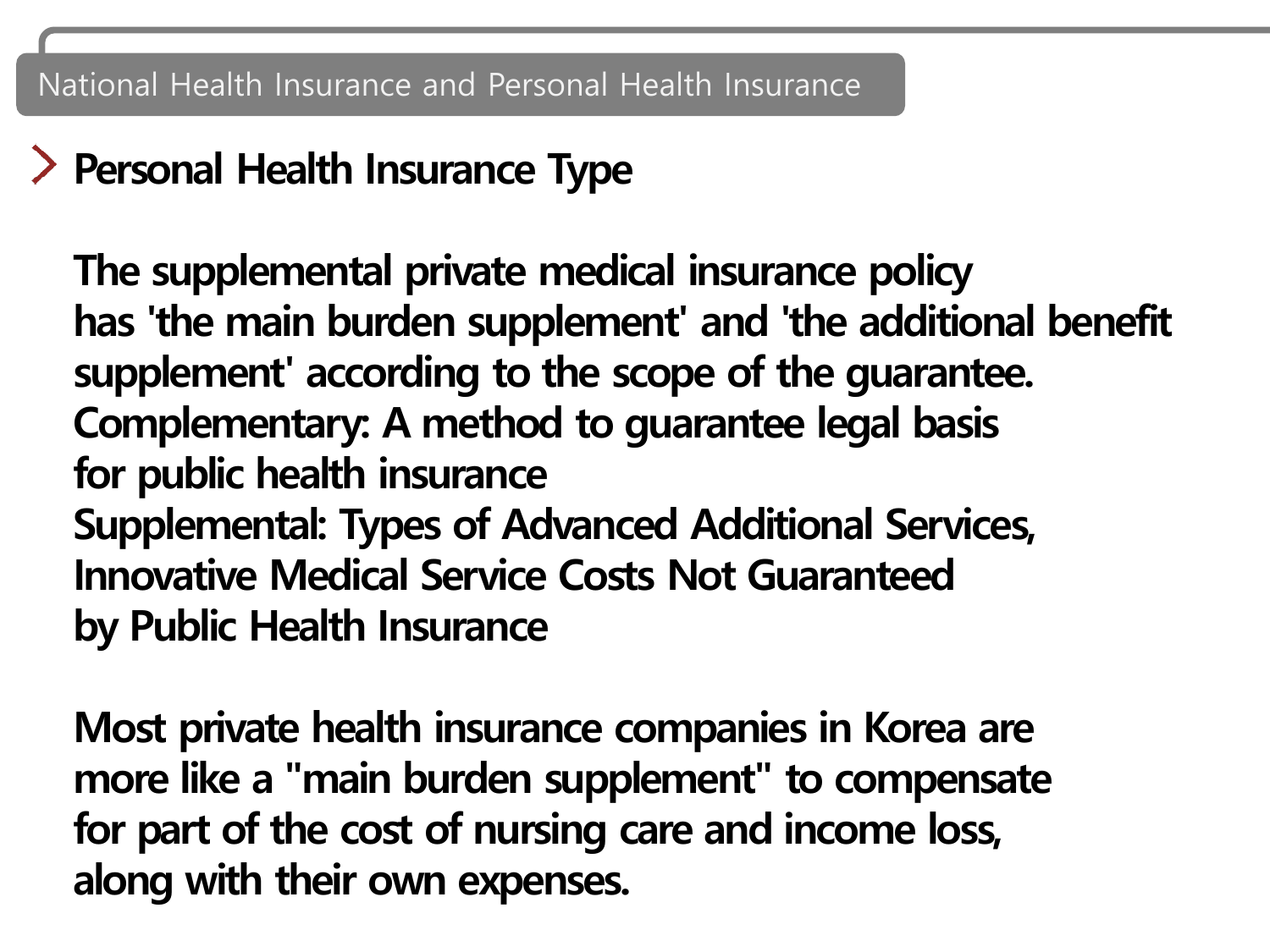# **Definition of insurance planner**

**An insurance planner is subordinate to a particular insurance company and is responsible for introducing insurance policies to the public for the insurance company and encouraging the public to sign insurance contracts and delivering them to the insurance company.(Kim Young-kyu 2015)**

**Article 2 Clause 9 of the Insurance Business Act defines an insurance planner as a broker of insurance contracts belonging to an insurance company, an insurance agent, or an insurance broker.**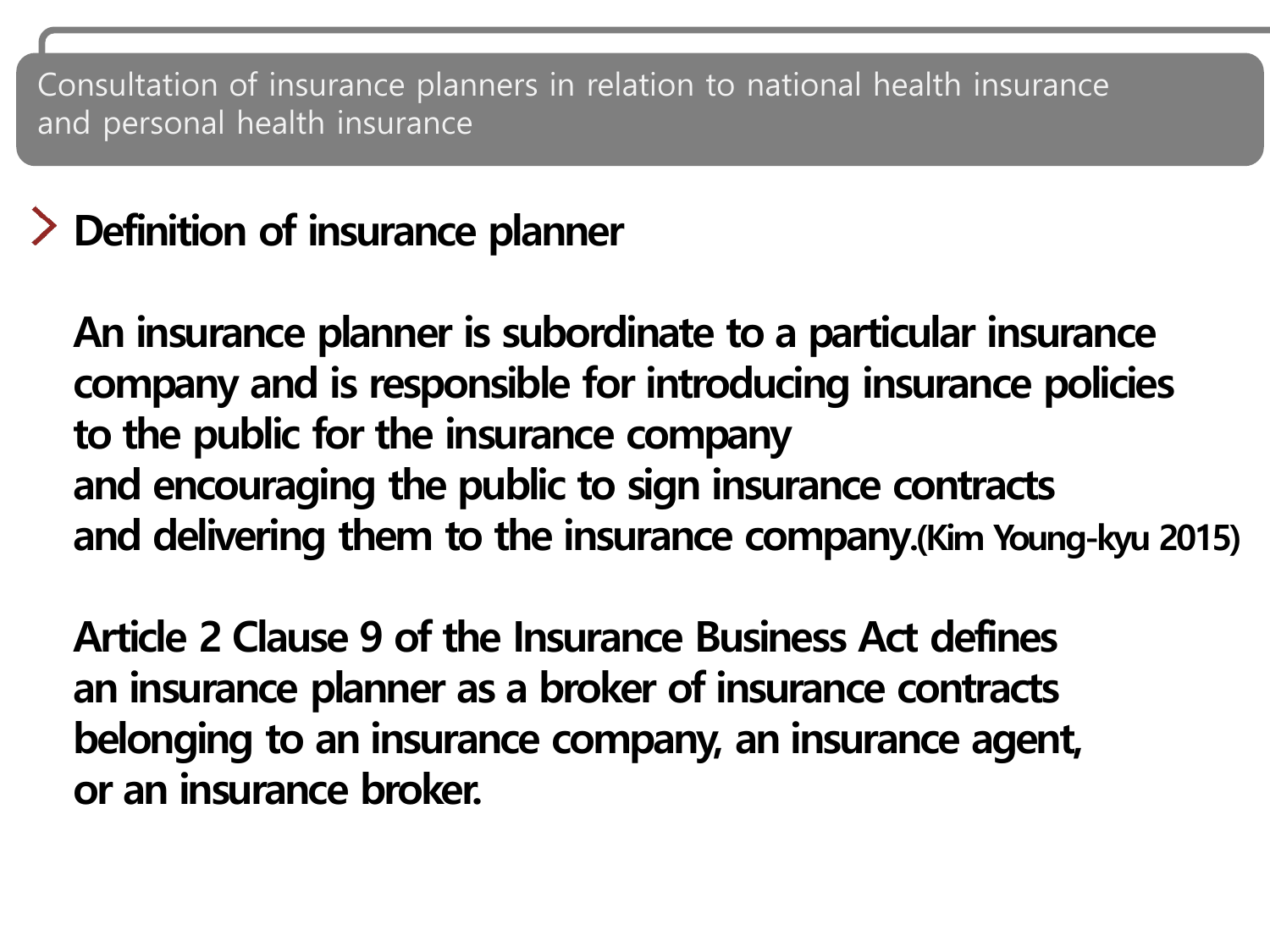### **Current status of insurance planners**

Units; 10,000 person, trillion, %

|                                                              |                    | 2015                 |                                    |                    | 2016                 |                                    | 2017               |                      |                                    |
|--------------------------------------------------------------|--------------------|----------------------|------------------------------------|--------------------|----------------------|------------------------------------|--------------------|----------------------|------------------------------------|
|                                                              | insurance<br>agent | Insurance<br>company | <b>Banquasurance</b><br>and broker | insurance<br>agent | Insurance<br>company | <b>Banquasurance</b><br>and broker | insurance<br>agent | Insurance<br>company | <b>Banquasurance</b><br>and broker |
| Number<br><sub>of</sub><br>insurance<br>planner<br>belonging | 20.4<br>(34.6)     | 20.3<br>(34.5)       | 18.2<br>(30.9)                     | 21.4<br>(36.4)     | 19.7<br>(33.5)       | 17.7<br>(30.1)                     | 22.3<br>(37.8)     | 18.9<br>(32.0)       | 17.8<br>(30.2)                     |
| to the<br>company<br>(weight)                                |                    |                      |                                    |                    |                      |                                    |                    |                      |                                    |
| insurance<br>collection<br>(weight)                          | 35.2<br>(44.1)     | 25.4<br>(31.8)       | 19.2<br>(24.1)                     | 37.5<br>(47.1)     | 24.6<br>(30.8)       | 17.7<br>(22.1)                     | 38.4<br>(49.4)     | 25.3<br>(32.5)       | 14.1<br>(18.1)                     |

Source; Financial Supervisory Service (2018)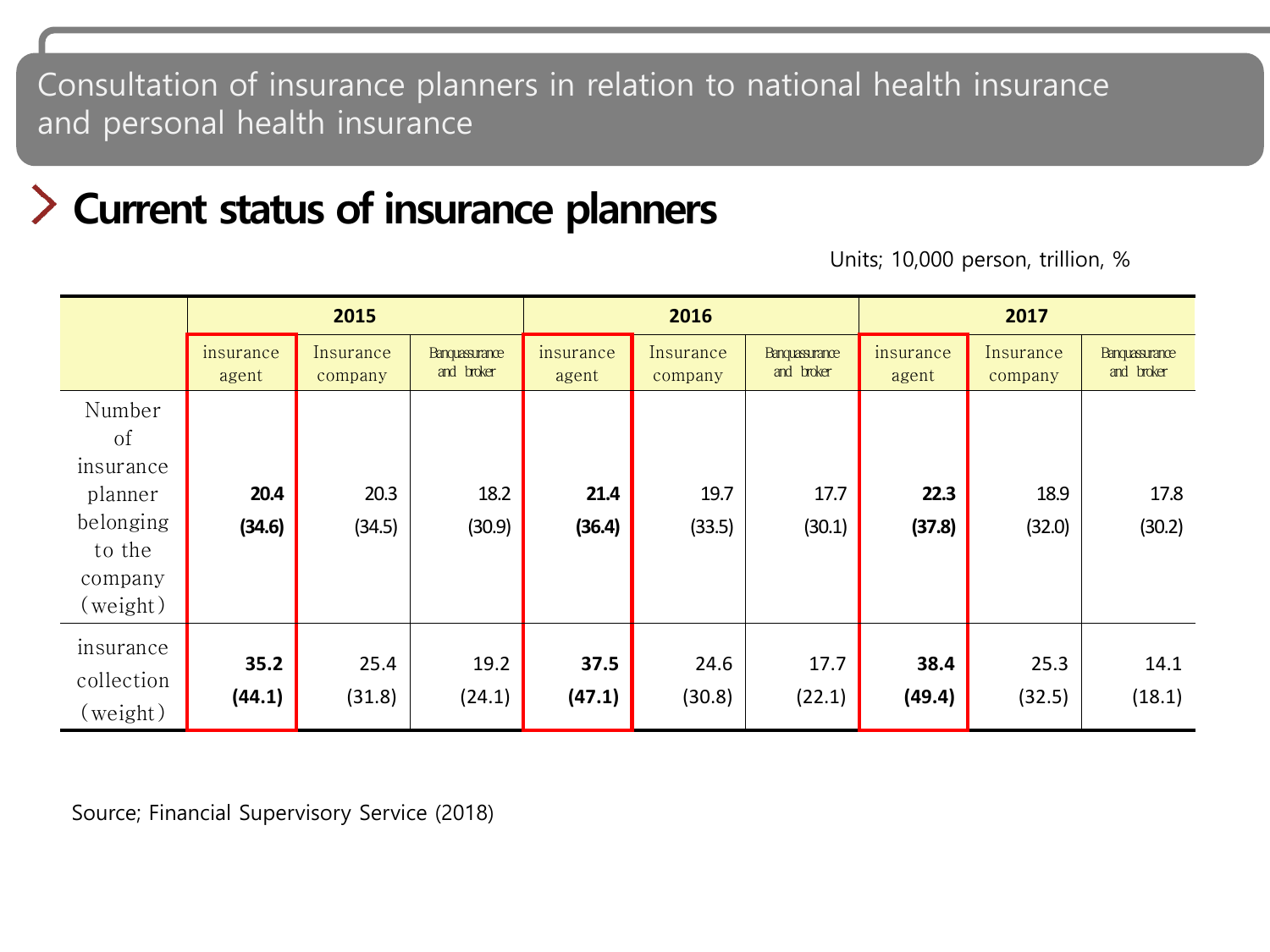# **Pay structure for insurance planners**

**Insurance planner and insurance company are contractually appointed, and insurance company receives benefits according to the performance of insurance product sold by insurance planner**

**According to an article by Chosun Biz, half of the planners at the local insurance company had a monthly income of less than 2 million won (Jin Kwang-sung, 2018)**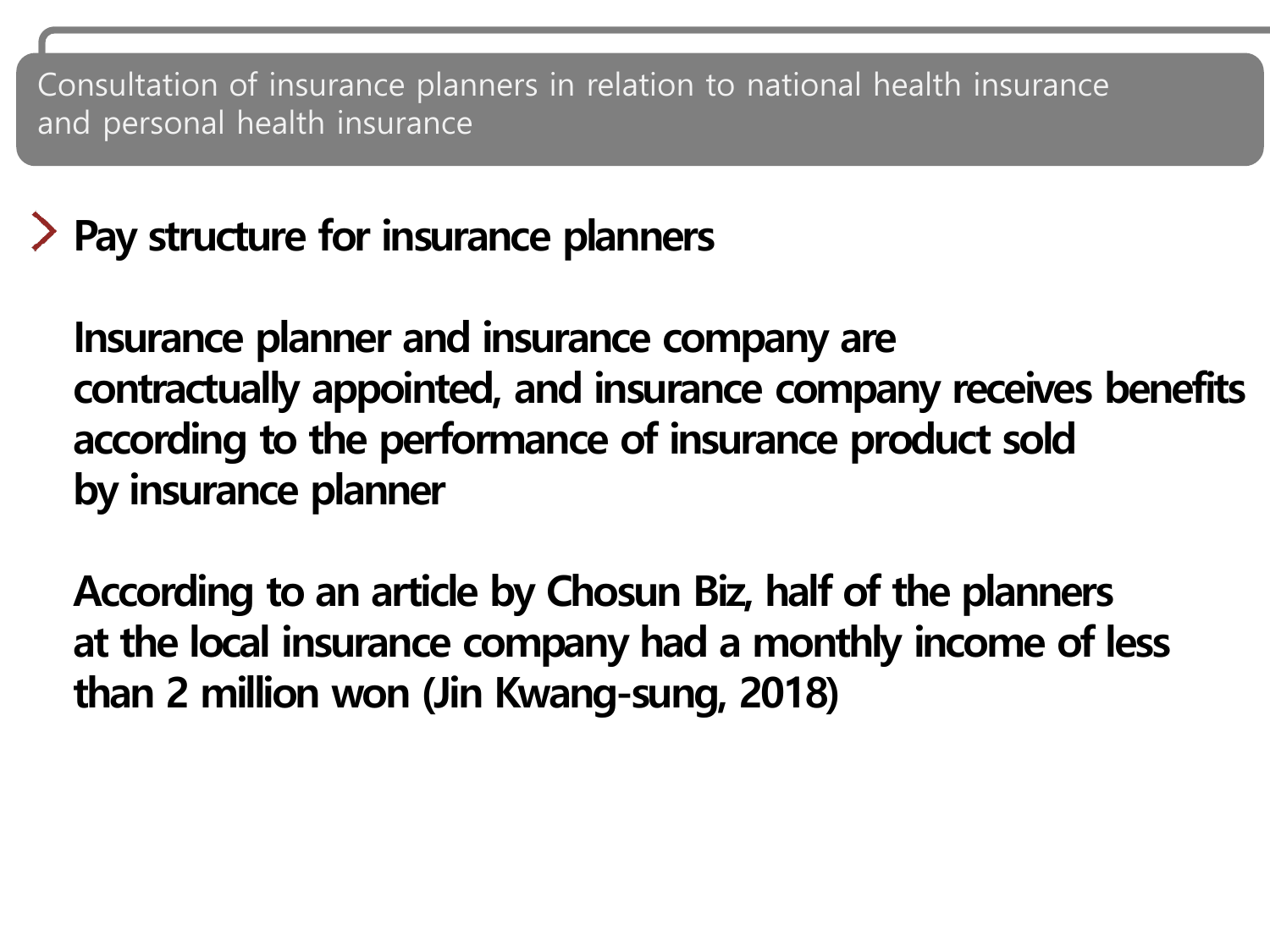**Health Insurance Consultation for Insurance Architects**

**Insurance planners' incentives to engage in the insurance industry are divided into livelihood-oriented, business-oriented and participatory(Jeong Jung-young** ⋅ **Ahn Cheol-kyung, 2009)**

**'Survival insurance planner' based on economic motivation (livelihood-oriented) 53.3~69.5% of cases are the highest (An Cheol-kyung, Hwang Jin-tae, Seo Sung-min, 2011)**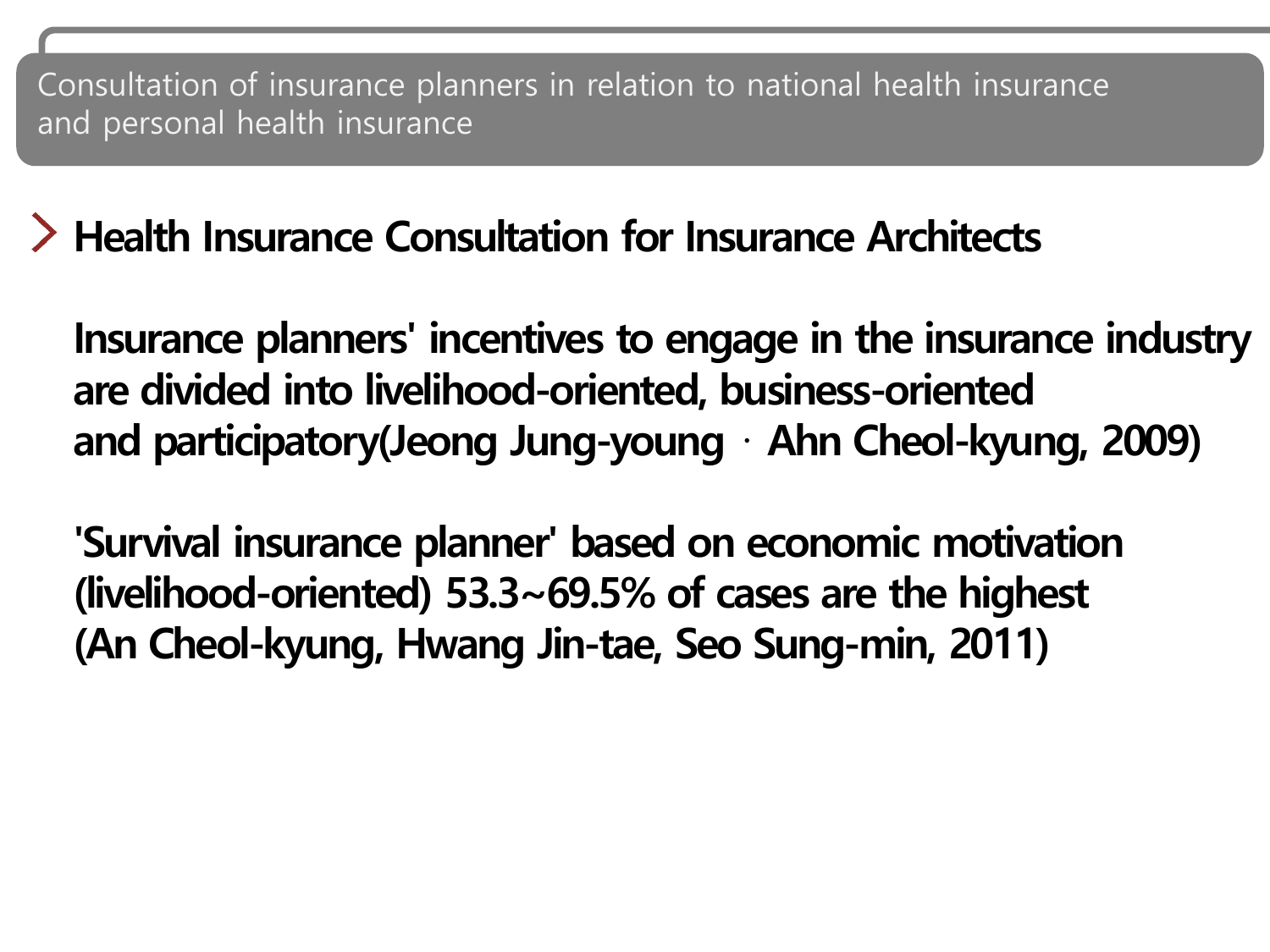**Health Insurance Consultation for Insurance Architects**

**Prior to working for an insurance designer who selected an insurance planner, the number of households or no jobs (27.1 percent) was the highest (An Cheol-gyeong, Cheonggye, Hwangjin, Seo Seong-min, 2011)**

**In particular, most female designers don't have previous work experience (labor, household) or engage in simple sales regardless of the financial industry**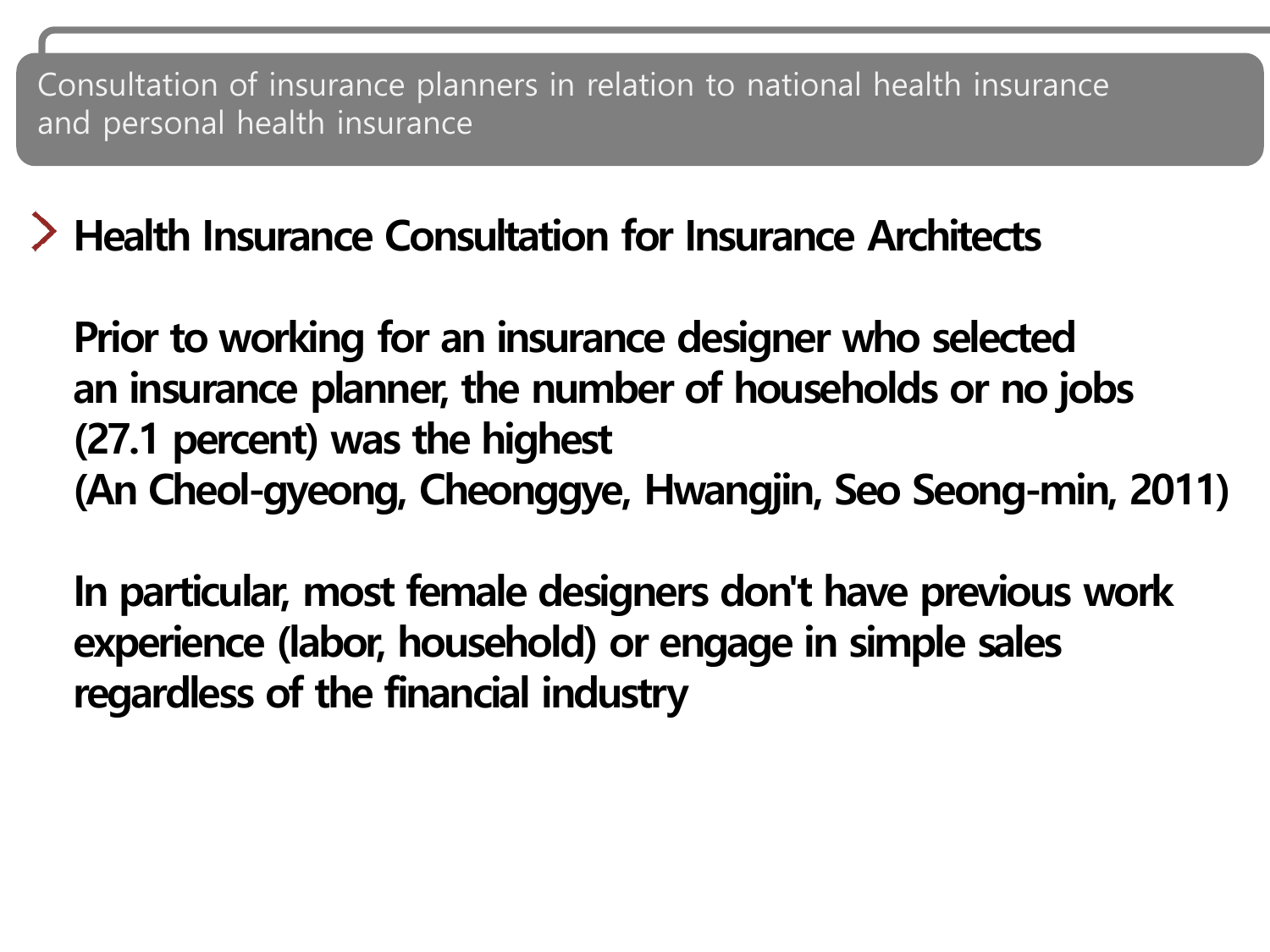### **Cause of incomplete sales by insurance planner**

**Insurance products vary depending on the type of insurance they subscribe to and when they are subscribed Subscribing to an insurance policy will result in an insurance policy with insurance-related terms that are not accessible to the public. In this case, the insurance consumer will understand the insurance policy and receive important information according to the insurance designer's ability. In contrast, if the policyholder has no understanding of the terms and conditions of the insurance product sold by the insurance planner, he or she will have to rely on the information of the insurance planner (Lee Ho-seung 2014).**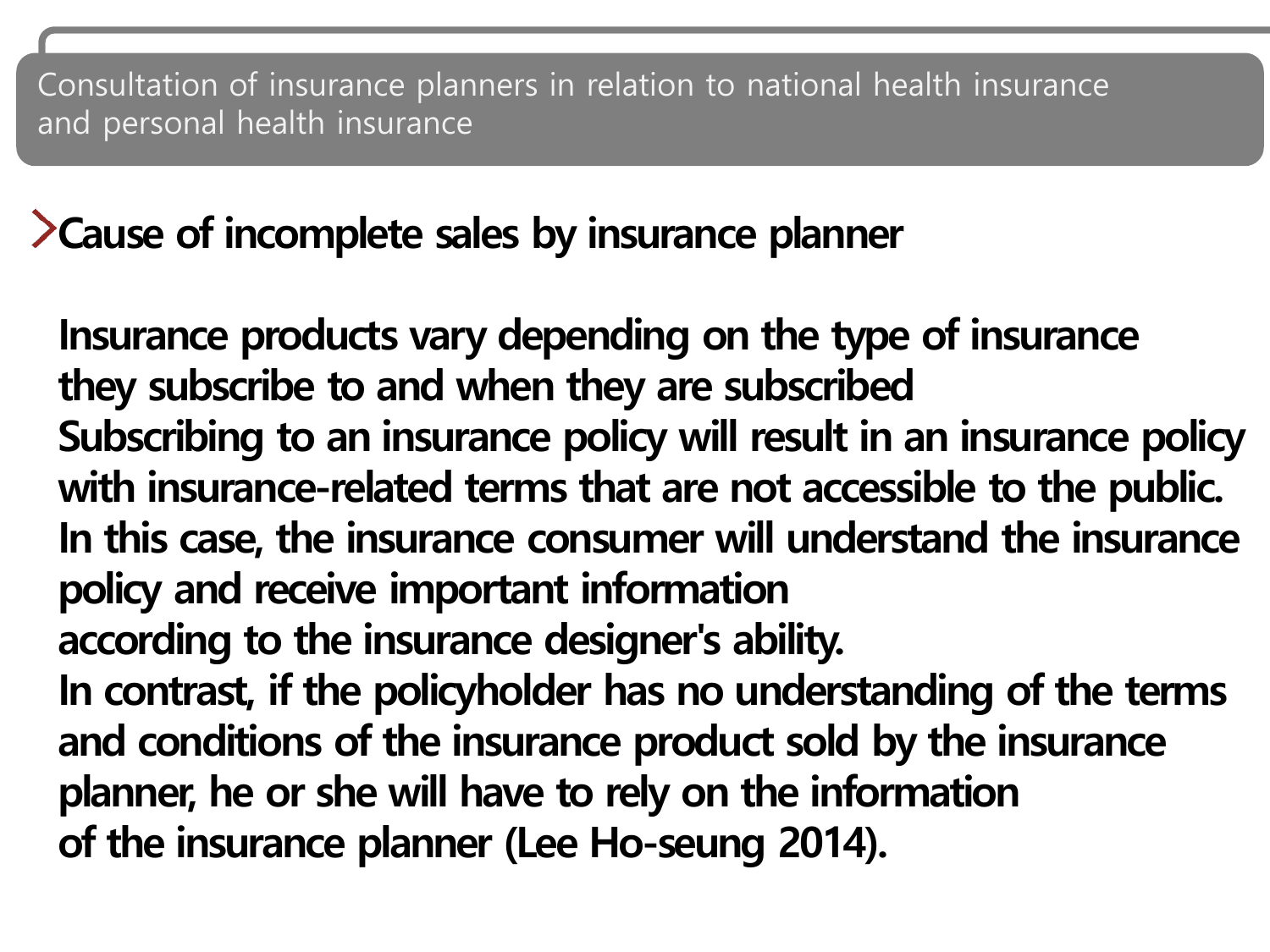**Need for Enhancing the Capabilities of Insurance planner**

**Kim Jeong-ju (2015) studied the ability of insurance planners to effectively perform their duties in a capacity model development study by insurance planners, i.e., professionalism and analytical skills.**

**First, highlight your professional skills 'Property' to have a product's product history and knowledge of various financial and sales regulations; The Expertise Capabilities Group includes the ability of the goods to understand, to provide regulatory knowledge, and to provide financial information.**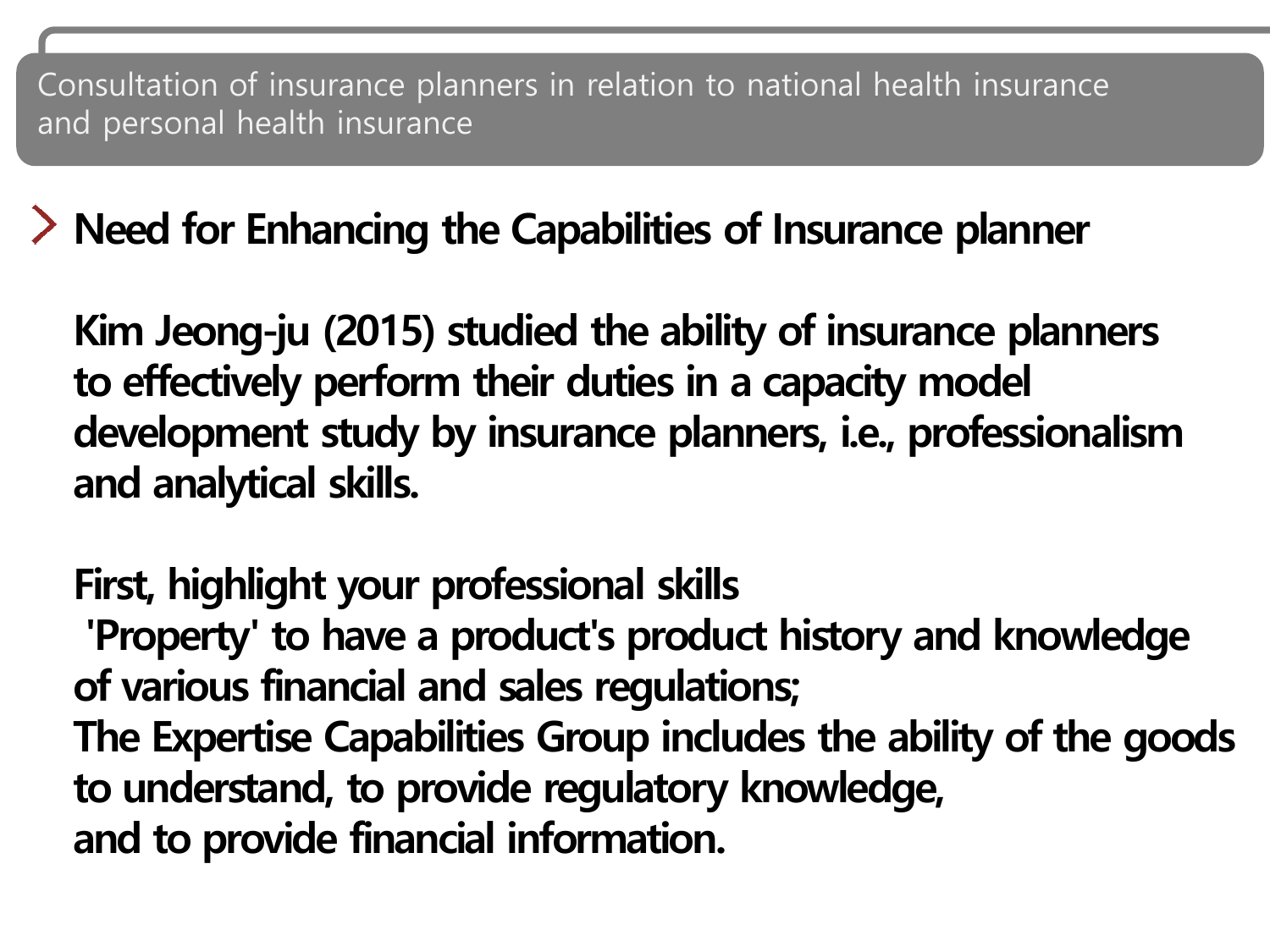**The Need for Enhancing the Capabilities of Insurance planner**

**Second, emphasize analytical skills** 

**Means the preparation of the call, financial design and the ability to provide services based on the customer's propensity**

**Includes four capabilities: design capability, description, customer orientation, and readiness**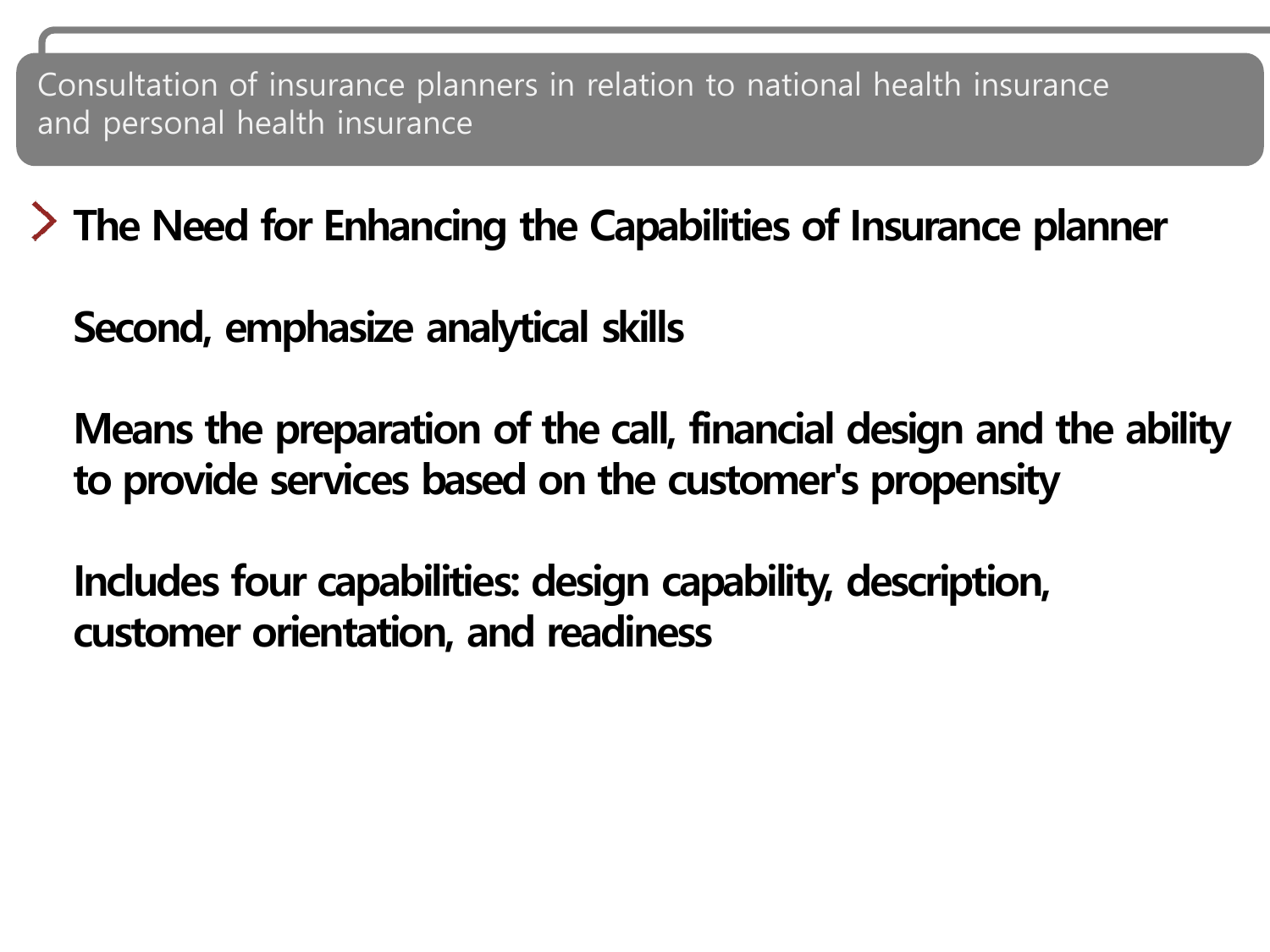**Need to strengthen the expertise of insurance planners**

**1. Product history; shifting product education focused on selling point to education focused on interpreting terms and conditions; and also focusing on social insurance, etc.**

**2.Regulatory knowledge; training on insurance business laws, etc., which are not currently implemented by an insurance company or by an educational institution.**

**3. Financial financial knowledge; need to further develop basic knowledge of finance and economy from insurance-oriented knowledge;**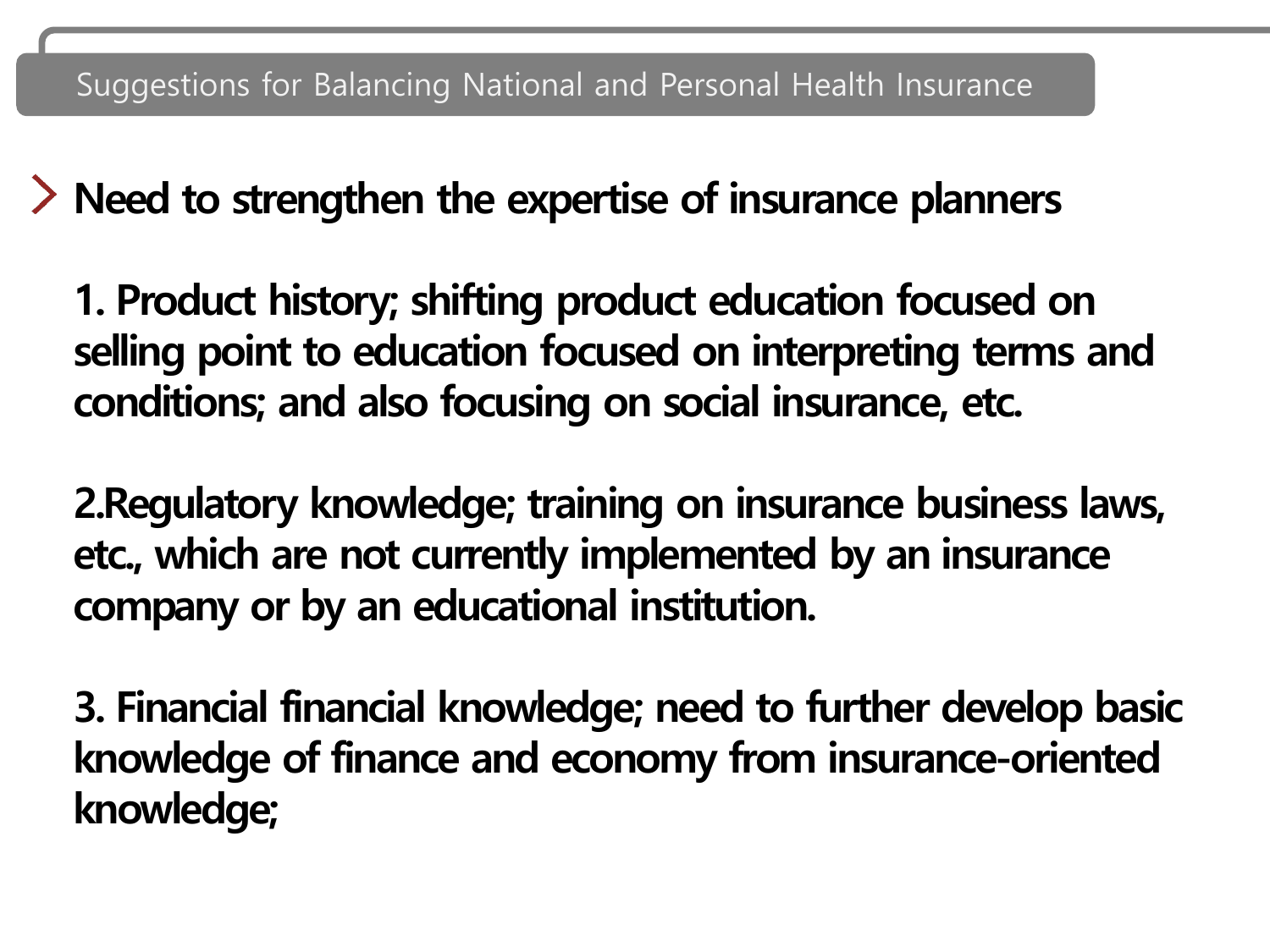**Need to strengthen the analysis capability of insurance planners**

**1. Design ability; need to acquire a qualified financial certificate that includes all aspects of financial consulting ability, social insurance, etc.**

**2. Descriptive power; RP training and script memorization to upgrade the explanatory power.**

**3. Customer-oriented; need to strengthen ethical training for insurance recruiters**

**4. Readiness; Need to increase the role of Sales Manager to train and manage insurance planners**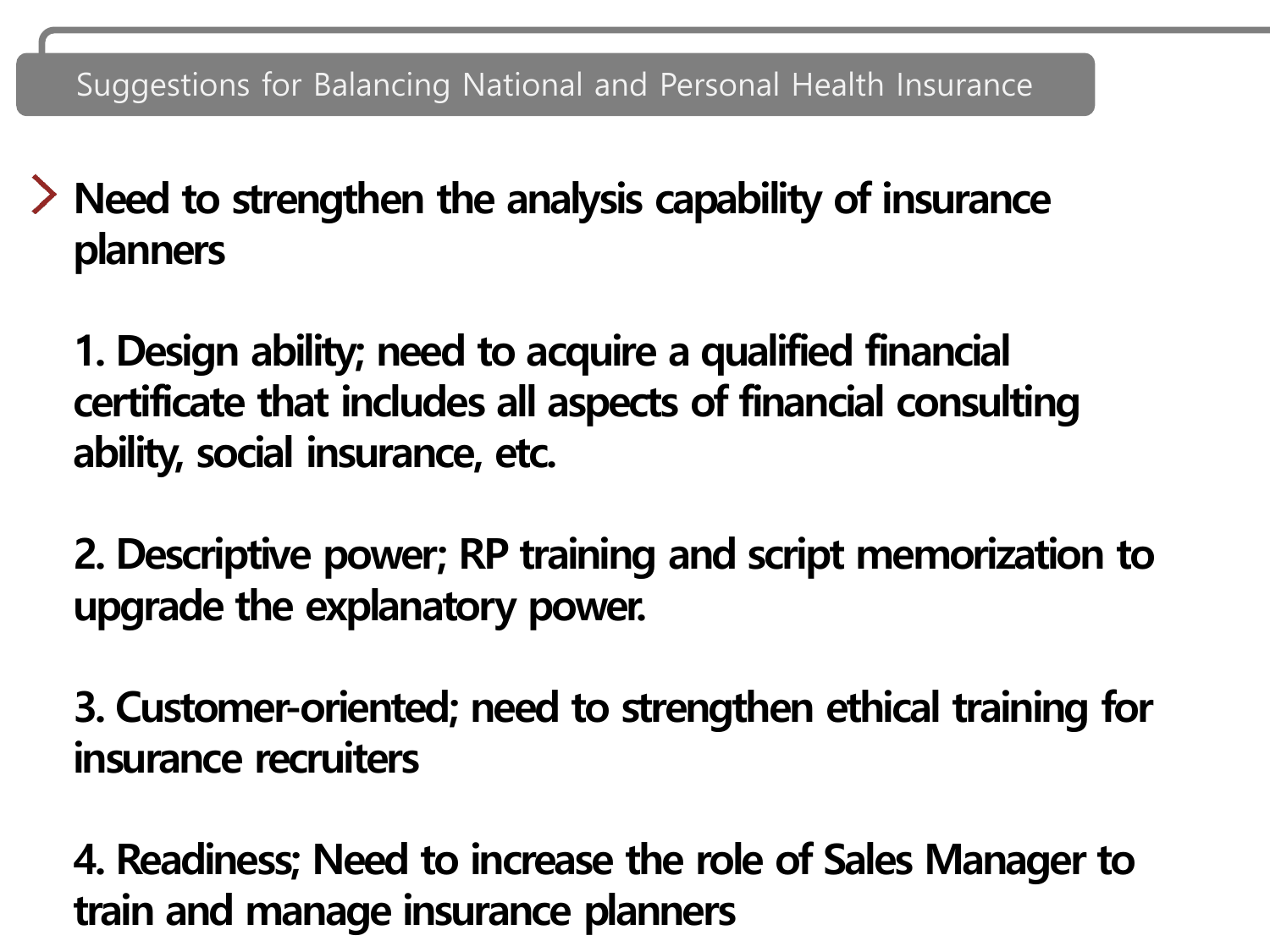### **A Suggestion for the Vitalization of Takaful Insurance in Indonesia**

**Kania Rianti<sup>1</sup> , Changsoo Lee<sup>2</sup>**

Department of Statistics and Actuarial Science, Soongsil University

<sup>1</sup>[kaniarianti28@gmail.com](mailto:1kaniarianti28@gmail.com)

2 [cslee@ssu.ac.kr](mailto:cslee@ssu.ac.kr)

#### **Abstract**

Stock company model and mutual company model have been conventional ways of delivering insurance. Both types of insurance companies have common features and differences. Due to its nature, mutual insurance company sell participating policies more than stock company. Participating policy use more conservative assumption for determining the premium but has dividend for policyholder.

Indonesia has large muslims population, about 87% of the population choose Islam as their religion. Muslims claim that conventional insurance concept is unlawful based on Islamic law (*shari'ah*) since it contains *riba* (interest), *gharar* (uncertainty), and *maysir* (gambling). Takaful, Islamic insurance, has been developed as an alternative for muslims. It is based on the philosophy of cooperativeness and mutuality. It is quite challenging for takaful to expand its business since it has some issues to overcome. Takaful and participating policies have similar concept. However, both of Takaful and participating policies have small market shares in Indonesian insurance market. This paper aims to suggest a modification of current participating policy for the actual expansion of the concept of Takaful in Indonesia. In this paper, the authors will compare following four types of policies based on simulation study: non-participating whole life policy, participating whole life policy, whole life Takaful, and modified participating whole life policy. Indonesian data will be used for the analysis.

**Keywords**: Takaful insurance (Islamic life insurance), Participating policy, Modified participating policy, *tabarru*, *ibaha.*

### **Introduction**

Insurance contract has been being purchased for the financial protection from unexpected future losses. Stock company model and mutual company model have been conventional ways of delivering insurance. Mutual model has a cooperative concept. Policyholders share their risks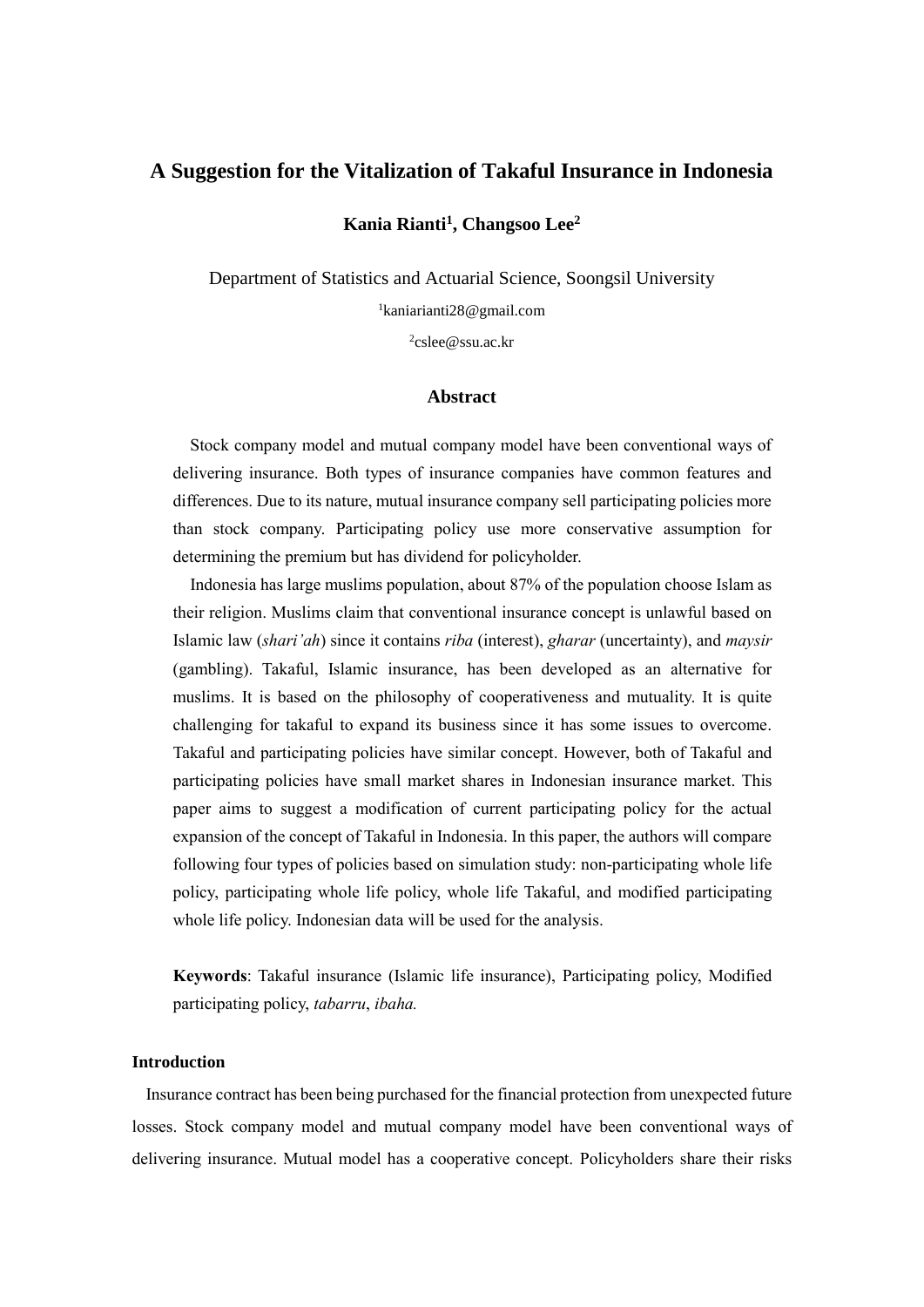among themselves unlike the stock company model. Policyholders of stock company transfer their risks to the insurer. In mutual company policyholders own the profits and losses, meanwhile the profit and losses belong to shareholders in stock company. Therefore, there exists implicit conflict of interest between policyholders and shareholders in the stock company. Although mutual insurance company has advantages, it also has disadvantages. One of the difficulties is raising sufficient capital. It is hard for start-up mutual insurance company to meet capital requirements. Due to its nature mutual companies sell participating policies more than stock companies. Participating policy or par product is a type of insurance contract that pays dividends to the policyholders. The dividends are determined by share of surplus earnings. In Indonesia, par products are typically sold as medium to long-term endowment policy and whole life policy.

Among Muslims conventional insurance concept has become a controversial issue. They claim that conventional insurance is unlawful from the viewpoint of Islam since it contains *riba* (interest), *gharar* (uncertainty), and *maysir* (gambling) components. Takaful, Islamic insurance, has been developed as an alternative for muslims. Takaful is a modern form of mutual financial protection under Islamic law and has similar concept with par product. Indonesia has large Muslim population, about 87% of the population choose Islam as their religion. According to an analysis of Milliman Family Takaful Insurance, Islamic life insurance, only has 4% portion in terms of gross written contributions in 2015. Although it is still far less than conventional insurance, it is steadily growing from 3.6% in 2011 to 5% in 2015 (General and Family Takaful). It is quite challenging for Takaful to expand its business since it has some issues to overcome. Takaful company has to provide qard (interest-free loan) in case of deficit. As a consequence, many Takaful companies are burning up capital. Moreover there is little hope for imminent recovery. Challenges in distribution arise due to large geographical spread of Indonesian insurance market and there are still few Takaful companies in Indonesia. Lower return of Takaful gives Takaful companies more challenges in expanding their business. In Indonesia conventional insurance company is allowed to open shari'ah unit, called Takaful window. But the problem is, there are requirements not easy to be satisfied for Takaful window. Moreover, according to the regulation made by Financial Services Authority (OJK; Indonesian regulator), conventional insurance company which has Takaful window needs to spin-off their Takaful window by year 2024. If conventional insurance companies want to do it, they need to meet separation condition immediately. Another challenge for Takaful to expand its business is some muslims think that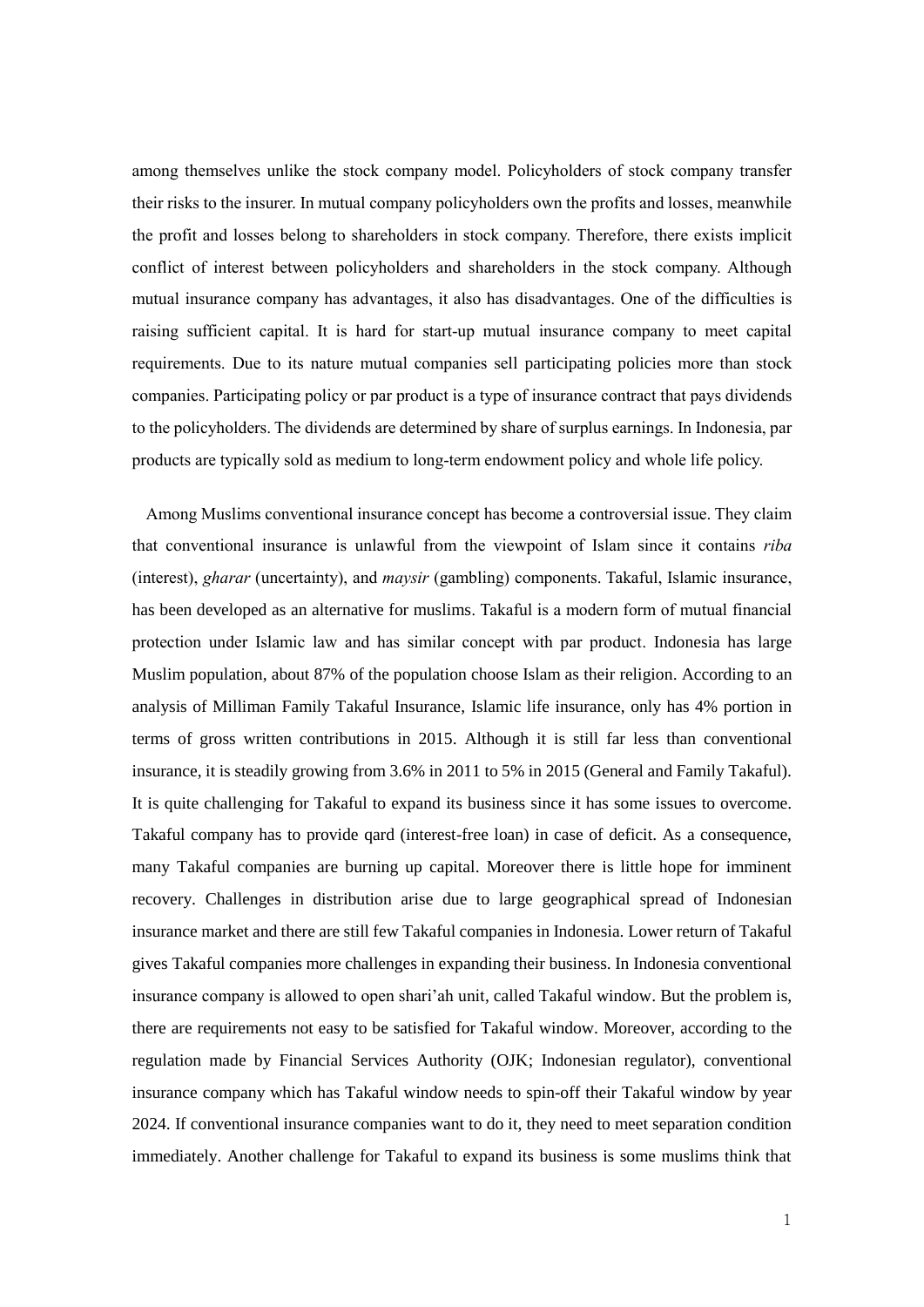*tabarru'* (treating premium as a donation) concept, which is used in current Takaful scheme, still not acceptable since it is unlawful for the donor to expect a return from the donated property. Although there are difficulties for Takaful to expand its business, Takaful is fundamentally good for the people since it has characteristics of transparency and risk-sharing. More importantly it is compliant with *shari'ah*.

Participating policies or par products have been sold by multinational and domestic insurance companies with varying degrees of popularity in Indonesia. In general, par product typically form much smaller part of insurance company's overall portfolio. Though both of Takaful and par product have smaller portion in Indonesia insurance market, they share similar good concept. One of the relative advantages of par product compared to Takaful is the fact that these products are sold by conventional insurance companies which have large portion in Indonesia insurance market, which are more financially stable, and which are better known by consumers since they dominate the market. But currently sold par product is not *shari'ah* compliant. The intention of the authors of this paper is to contribute to the practical expansion of sales of insurance policy compliant with Takaful concept by proposing a modified participating policy.

#### **Methodology**

This study employed quantitative analysis using the data from Indonesia insurance market and statistics from the population of Indonesia. Projections of future Indonesian mortality rates will be made by estimated Lee-Carter model. Lee-Carter model stated as follows

$$
\ln(m_{x,t}) = a_x + b_x k_t + \epsilon_{x,t}
$$

where  $m_{x,t}$  denotes central death rate at the age  $x$  and year t,  $a_x$  denotes average value of the logarithm of the central death rate for age  $x$ ,  $b_x$  denotes the sensitivity of the log of mortality at age  $x$  to changes the mortality index  $k_t$ ,  $k_t$  denotes an index of the level of mortality; how fast mortality improvement over time,  $\epsilon_{x,t}$  reflects particular age-specific historical influences not captured by the model. The model is constrained by  $\sum_{x} b_x = 1$  and  $\sum_{t} k_t = 0$ . The estimator for  $a_x$  is

$$
\hat{a}_x = \frac{1}{T} \sum_{t=1}^T \ln(m_{x,t})
$$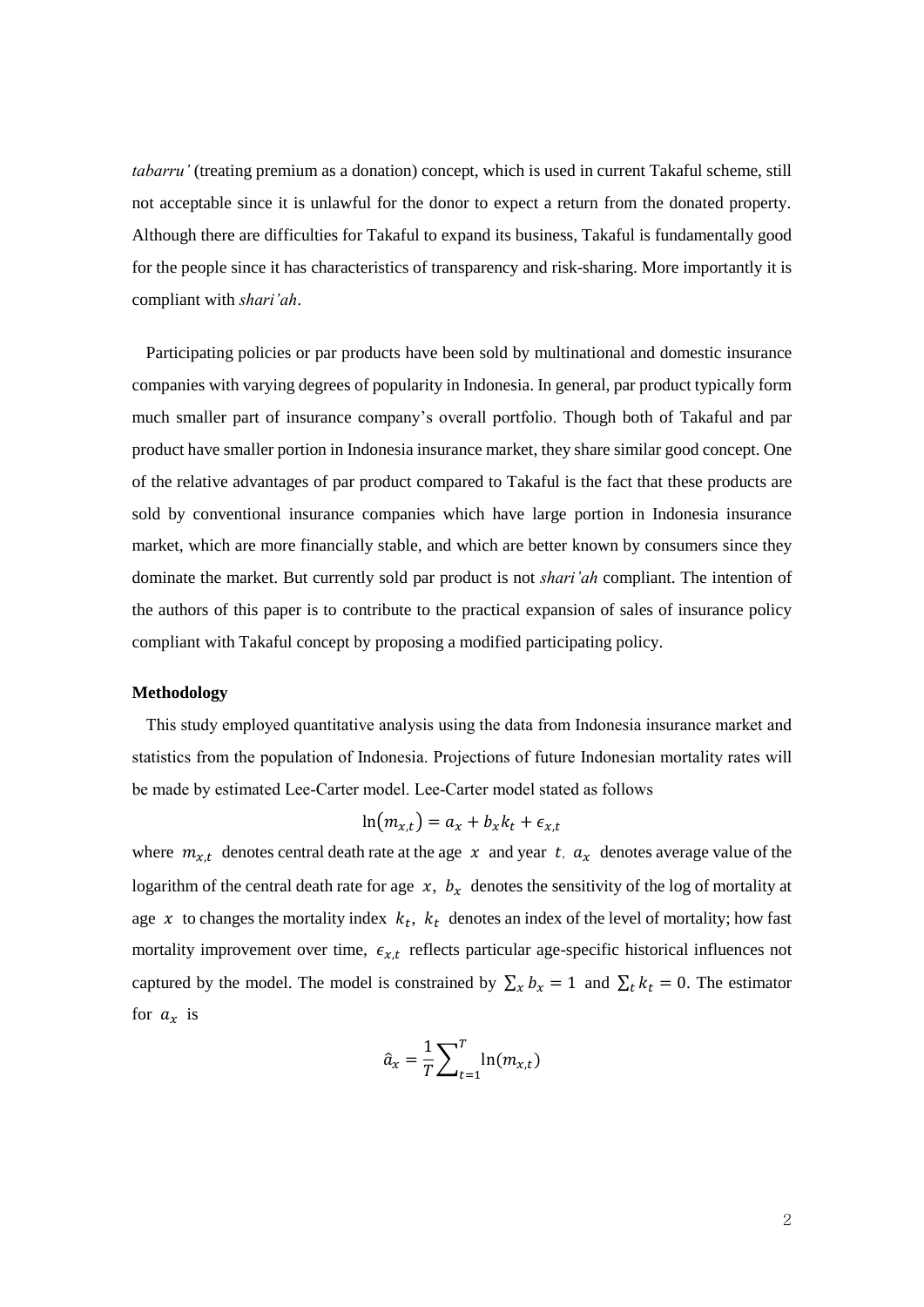For the estimation of  $b_x$  and  $k_t$ , Singular Value Decomposition (SVD) is used for the first stage estimation. Having developed and fitted the demographic model, forecasting of mortality index will be made using an appropriate ARIMA model.

Indonesian government bond yield rate and sukuk yield rate will be used in this study. Nonparticipating and participating policy will use government bond, takaful and modified participating policy will use sukuk as risk-free rate. These data will be fitted using Black-Karasinski model and 10,000 scenarios will be generated using resulted model. For government bond, Black-Karasinski model with estimated parameter is

 $\ln(r_{t+1}) = \ln(r_t) + 0.08509324(2.001181 - \ln(r_t)) + 0.04851858\epsilon_{t+1}$  (1) and for sukuk, Black-Karasinski model with estimated parameter is

 $\ln(r_{t+1}) = \ln(r_t) + 0.08509324(2.001181 - \ln(r_t)) + 0.04851858\epsilon_{t+1}$  (2) where  $\epsilon_t \sim N(0,1)$ ,  $r_t$  denotes local interest rate.

The result from generating 10,000 scenarios of mortality rate and yield rate will be used for cash flow simulation for whole life non-participating policy, whole life participating policy, whole life takaful, and whole life modified participating policy.

#### **Proposed New Scheme**

Instead of using *tabarru* concept, *ibaha* concept will be used in this study. *Ibaha* cannot be regarded as donation, it does not transfer the ownership. With *ibaha*, one puts at the disposal of others something consumable and allows them to consume it; however, it still belongs to the owner so the leftover, if any, belongs to the owner [2]. Surplus underwriting is treated as reversionary bonus. It will be declared at the end of every year during the term of insurance contract and guaranteed to be paid at claim is made. The scenario of this proposed new scheme, called modified participating policy, can be illustrated through the following figure,

#### **<Modified Participating Policy Scheme>**

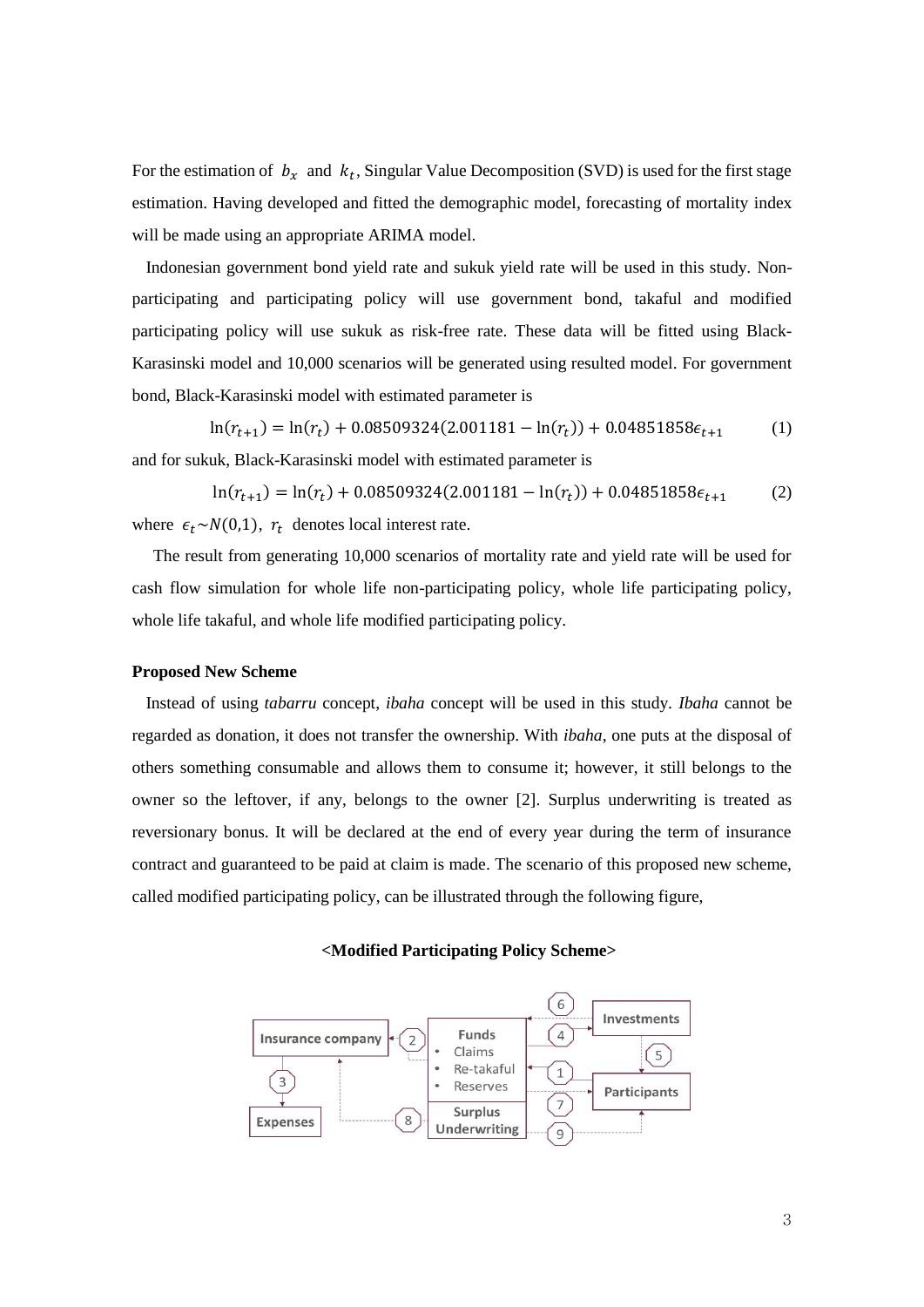#### where

- 1. Policyholder pays the premium
- 2. Insurance company gets the fixed fee
- 3. Expenses are borne by insurance company
- 4. Money in the fund is invested in lawful investment
- 5. 90% of profit from investment to the policyholder as reversionary bonus
- 6. 10% of profit from investment to the fund
- 7. Claims are paid to the policyholder
- 8. 20% of surplus underwriting to the insurance company
- 9. 40% of surplus underwriting to the policyholder as reversionary bonus

The key point of takaful is the transparency, profit (loss) sharing, and the fairness between policyholder and insurance company. For the participating policy, insurance company assume lower interest rate so the interest risk is reduced. Although premium charged will be higher than non-participating policy, if there is any profit from investment the policyholder has the right of receiving the dividend. This modified participating policy adopt both concept. Thus it has transparency, profit (loss) sharing, fairness, and also dividend for policyholder.

#### **Result and Discussion**

For the simulation study, 10,000 cash flows for four types of policies was built by using the result of generating yield rates and mortality rates. Four types of policies are whole life nonparticipating policy, whole life participating policy, whole life takaful, and whole life modified participating policy. Assume that 100,000 people aged 40 buy whole life insurance contract with sum assured (SA) of Rp.100,000,000. Cash flows for each type of policies was built and comparison of the benefit and the risk from the viewpoint of insurance company and policyholder was made. The assumption for each type of policies are listed in the assumption table.

For participating policy, 90% of the profit from investment will be given to policyholder as dividend or reversionary bonus. In takaful, surplus underwriting will be shared in the proportion of 40% for policyholder, 40% for insurance company, and 20% remains in the fund. For modified participating policy, policyholder will receive 40% of surplus underwriting and 90% of profit from investment, insurance company will receive 40% of surplus underwriting. The rest will remain in the fund.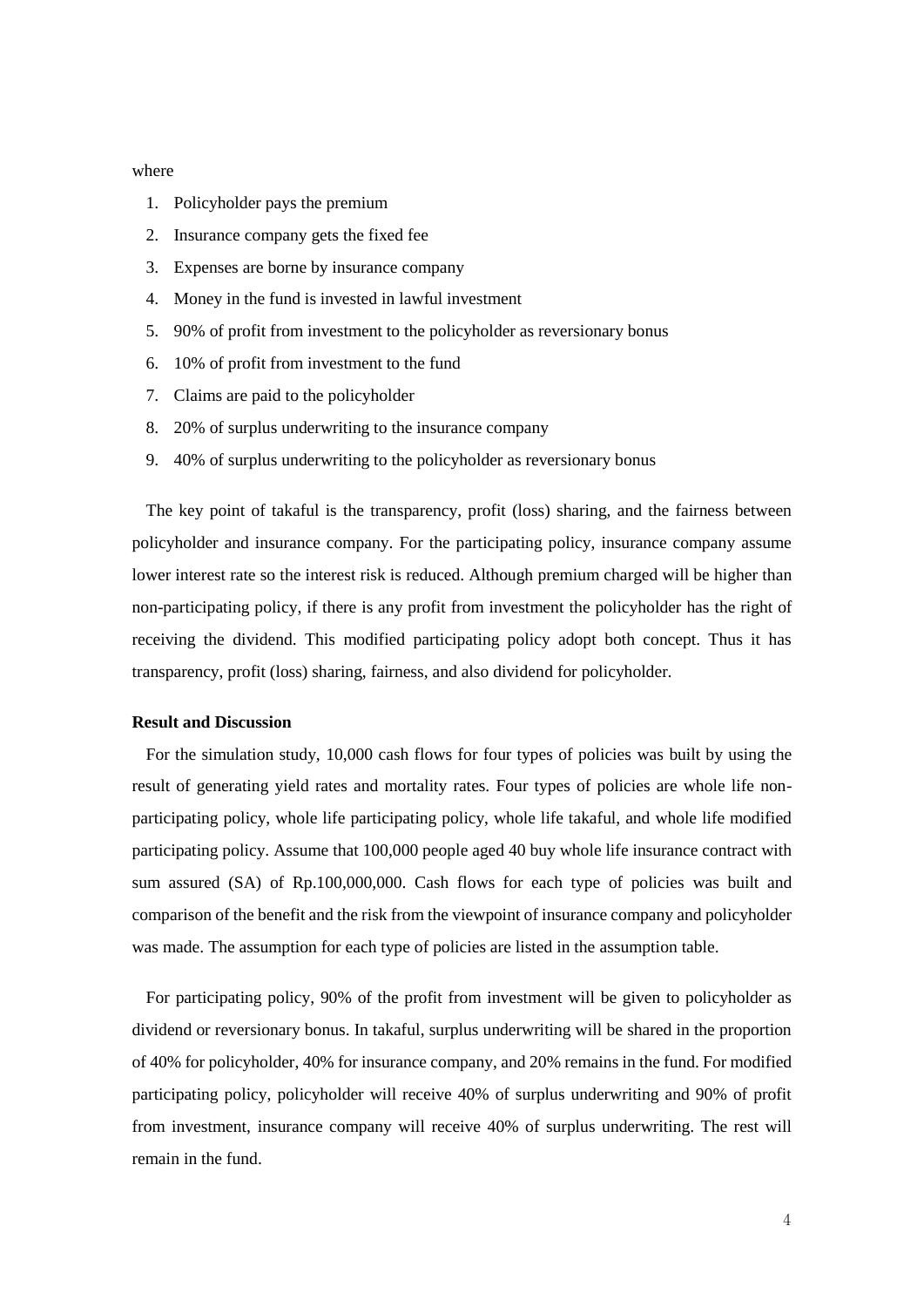#### **<Assumption Table>**

|                                                     | Non-<br><b>Participating</b>           | Participating                          | <b>Takaful</b>                         | <b>Modified</b><br><b>Participating</b> |
|-----------------------------------------------------|----------------------------------------|----------------------------------------|----------------------------------------|-----------------------------------------|
| Interest rate                                       | 7.725%                                 | 6.85%                                  | 7.725%                                 | 6.85%                                   |
| <b>Mortality Factor</b>                             | 100%                                   | 101%                                   | 100%                                   | 101%                                    |
| <b>Initial Expense</b>                              | $0.5\%$ SA                             | $0.5\%$ SA                             | $0.5\%$ SA                             | $0.5\%$ SA                              |
| <b>Renewal Expense</b><br>(Including $1st$<br>year) | $\bullet$ 5% Prem<br>$\bullet$ 0.1% SA | $\bullet$ 5% Prem<br>$\bullet$ 0.1% SA | $\bullet$ 5% Prem<br>$\bullet$ 0.1% SA | $\bullet$ 5% Prem<br>$\bullet$ 0.1% SA  |
| Premium                                             | Rp. 1,028,598                          | Rp. 1,135,948                          | Rp. 1,028,598                          | Rp. 1,135,948                           |

Net present value (NPV) of profit for insurance company is fitted to Normal distribution and shown in the figure below and the statistics for NPV profit for insurance company are listed in the table below. The distribution of NPV profit insurance company for modified participating policy is less spread out and has lower standard deviation than other policies. That means, modified participating policy is the least risky and beneficial for insurance company.



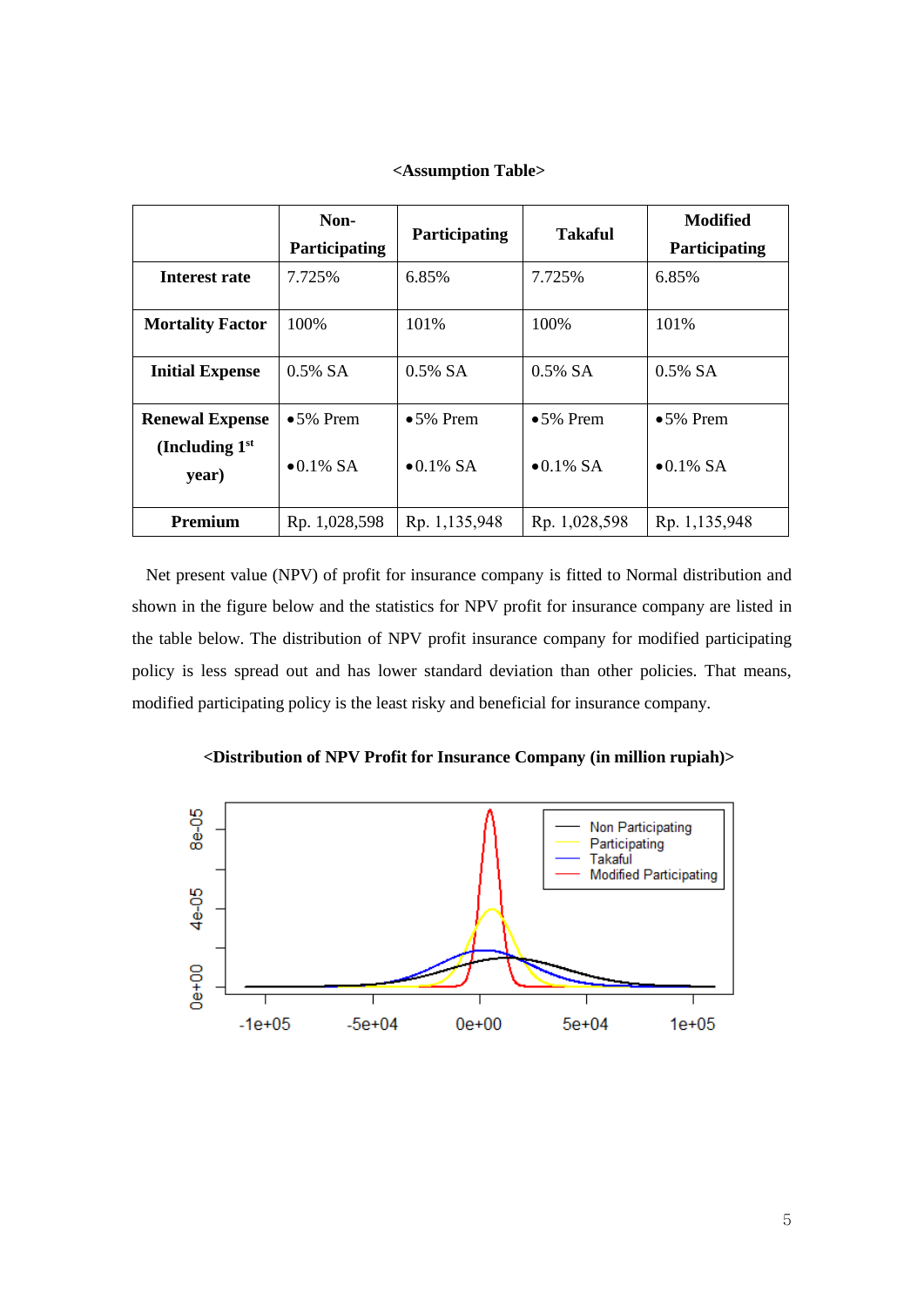|                                | <b>Non</b>    |               | Takaful     | <b>Modified</b>      |
|--------------------------------|---------------|---------------|-------------|----------------------|
|                                | Participating | Participating |             | <b>Participating</b> |
| Pr(Loss)                       | 31.82%        | 26.90%        | 43.94%      | 13.34%               |
| VaR at level<br>99.5% for Loss | 57,743.95     | 20,153.25     | 53,247.78   | 6,427.60             |
| E(NPV)                         | 13,037.28     | 5,870.39      | 2,304.13    | 4,965.96             |
| <b>Std Dev (NPV)</b>           | 27,481.75     | 10,104.02     | 21,568.77   | 4,423.70             |
| Min                            | (79, 634.04)  | (35, 333.28)  | (96,829.97) | (19, 247.21)         |
| <b>Median</b>                  | 13,438.96     | 6,441.10      | 3,351.12    | 5,108.77             |
| Max                            | 100,293.20    | 36,201.21     | 71,869.91   | 21,050.04            |
| Range                          | 179,927.24    | 71,534.49     | 168,699.88  | 40,297.25            |

**<Statistics of NPV Profit for Insurance Company (in million rupiah)>**

The probability of experiencing loss for modified participating policy is the smallest. Thus, insurance company tends to get the profit by selling modified participating policy. Based on the value at risk at level 99.5% shown in the table, modified participating policy is the smallest. That means modified participating policy has the least required capital.

According to Solvency II, in a simply way, solvency ratio equals to own fund divided by solvency capital requirement. Assume that insurance company set solvency ratio to 150% and cost of capital (CoC) for 10%. The own fund insurance company should held and the cost of capital are shown in the table,

|                 | <b>Non</b>           | <b>Participating</b> | <b>Takaful</b> | <b>Modified</b>      |
|-----------------|----------------------|----------------------|----------------|----------------------|
|                 | <b>Participating</b> |                      |                | <b>Participating</b> |
| <b>Own Fund</b> | 86,615.93            | 30,229.88            | 79,871.67      | 9,641.40             |
| CoC             | 8,661.59             | 3,022.99             | 7,987.17       | 964.14               |

**<Own Fund and Cost of Capital (in million rupiah)>**

Cost of capital for modified participating policy is very small compared to other policies. Consequently, insurance company can save the deviation and utilize it for expanding their business or giving additional benefit for policyholders.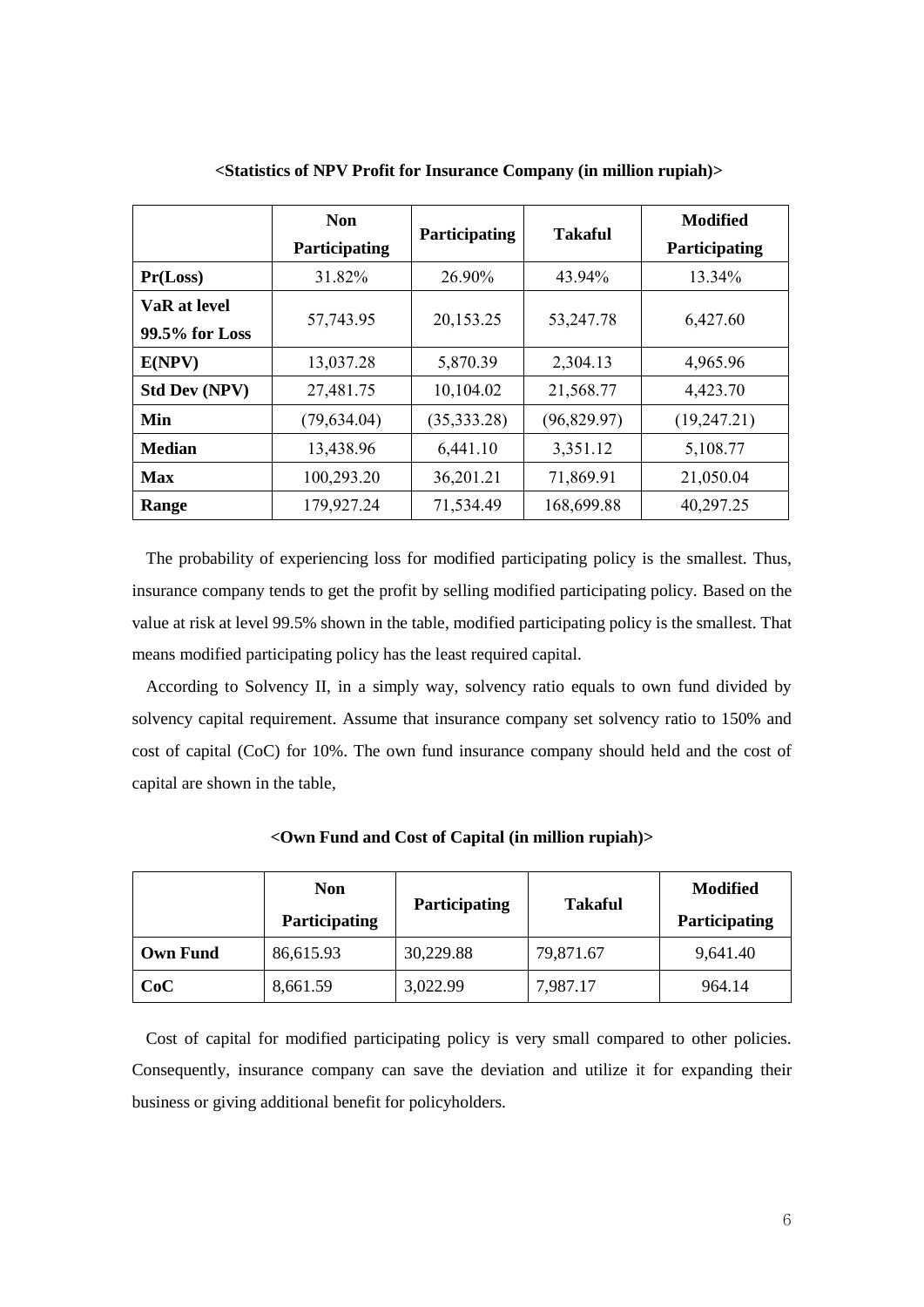From the view point of policyholders, NPV of the profit received by policyholders is shown on the figure and statistics based on the distribution of NPV of profit for policyholder is shown in the table below.



### **<NPV Profit for Policyholder>**

**<Statistics of NPV Profit for Policyholder>**

|                      | <b>Non</b>     | Participating | <b>Takaful</b> | Modified             |
|----------------------|----------------|---------------|----------------|----------------------|
|                      | Participating  |               |                | <b>Participating</b> |
| E(NPV)               | (135, 688.47)  | (104, 515.70) | (118, 334.73)  | (94, 524.03)         |
| <b>Std Dev (NPV)</b> | 283,451.46     | 104,909.29    | 275,139.64     | 96,530.04            |
| Min                  | (1,033,353.49) | (416, 419.58) | (1,065,268.84) | (447, 268.21)        |
| <b>Median</b>        | (141, 245.90)  | (111,580.00)  | (122, 567.00)  | (99, 976.03)         |
| Max                  | 820,332.62     | 320,969.72    | 978,556.64     | 355,784.21           |
| Range                | 1,853,686.11   | 737,389.30    | 2,043,825.48   | 803,052.42           |

The expected net present value profit for policyholder of modified participating might be smaller than non-participating policy and takaful, but it has smaller standard deviation. That means modified participating policy is the least risky for policyholder. Policyholder can maximize the risk transferring to the pooled fund. Thus, policyholder who buy modified participating policy can reduce their risk more than policyholder who buy other policies. Since the insurance company which sells modified participating policy can save their cost of capital, the saved cost of capital can be given to policyholder as additional benefit. Assumed that 40% of saved cost of capital will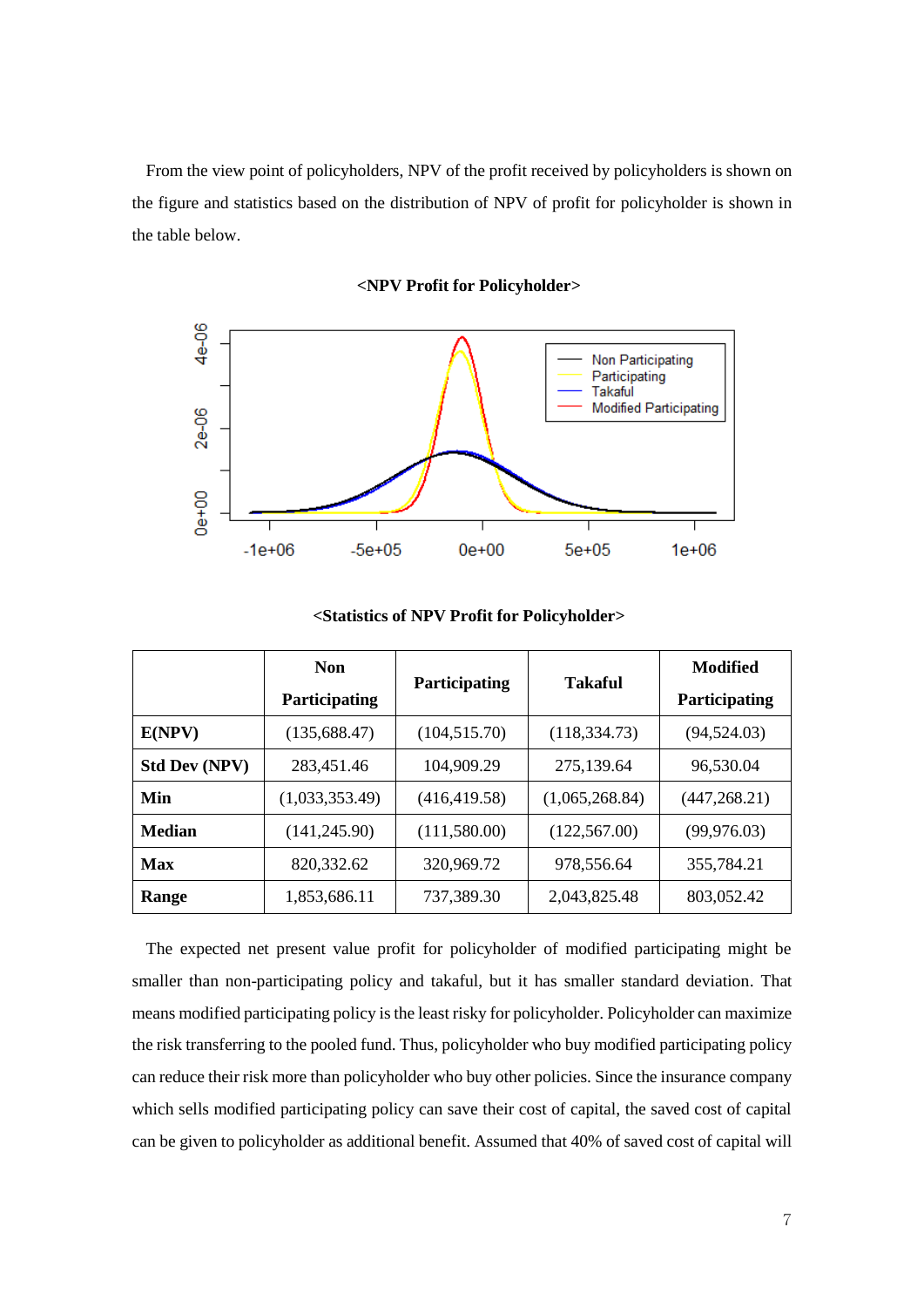be regarded as additional bonus if policyholder survive at age 60. NPV profit for policyholder will increase and the distribution of NPV profit for policyholder will be shifted to the right.

|                      | <b>Non</b>           |               | Takaful        | Modified             |
|----------------------|----------------------|---------------|----------------|----------------------|
|                      | <b>Participating</b> | Participating |                | <b>Participating</b> |
| E(NPV)               | (135, 688.47)        | (104, 515.70) | (118, 334.73)  | (63, 734.22)         |
| <b>Std Dev (NPV)</b> | 283,451.46           | 104,909.29    | 275,139.64     | 96,530.04            |
| Min                  | (1,033,353.49)       | (416, 419.58) | (1,065,268.84) | (416, 478.40)        |
| <b>Median</b>        | (141, 245.90)        | (111,580.00)  | (122, 567.00)  | (69, 186.22)         |
| Max                  | 820,332.62           | 320,969.72    | 978,556.64     | 386,574.02           |
| Range                | 1,853,686.11         | 737,389.30    | 2,043,825.48   | 803,052.42           |

**<Statistics of NPV Profit for Policyholder after Receiving Additional Bonus>**

As a result of receiving additional benefit, the distribution of NPV of profit for policyholder is shifted to the right. Thus, it is very beneficial for policyholder since the risk of experiencing loss will decrease and it is the least risky for policyholder since it has smaller standard deviation.

#### **Conclusion**

Modified participating policy is a modification of participating policy using Takaful concept. Instead of using *tabarru* concept, *ibaha* concept will be used for this modified participating policy. It is a modification of participating policy to realize spirit of takaful and Islamic law. Modified participating policy follows Islamic rule about fairness, transparency, profit sharing concept, and lawful investment. Modified participating policy with other insurance policy was compared to be able to see its advantages. Whole life non-participating policy, whole life participating policy, and takaful are used as comparison. Starting with fitting Indonesian mortality rate with Lee-Carter model and fitting Indonesia government bond and sukuk yield rate with Black-Karasinski model, then generated 10,000 scenarios of future cash flow using the result of forecasting mortality rate and yield rate.

From the generated cash flow, benefit and risk for insurance company and policyholder from each policies was compared. Based on net present value profit for both insurance company and policyholder, modified participating policy gives the best result since the probability of loss and